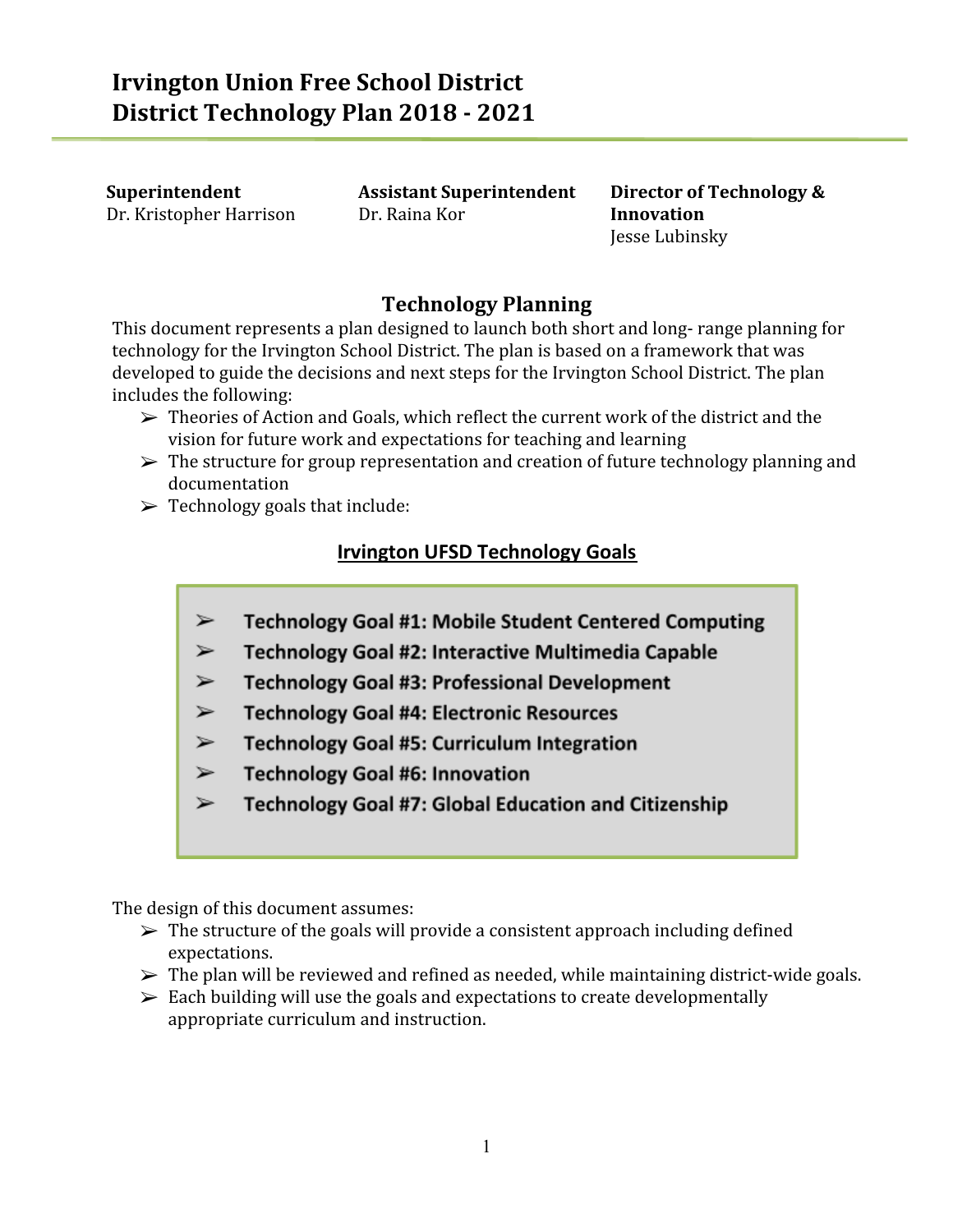To achieve its mission and vision, and to provide for the future of its students, the Irvington Union Free School District will:

- 1. Provide students with a rigorous, comprehensive, enriched and diversified curricula that will prepare students to achieve their personal best, and will integrate technology in their learning.
- 2. Encourage innovation, creativity and risk taking to inspire a dynamic learning environment.
- 3. Foster the social and emotional growth of all students and promote a culture where students are active participants in society.
- 4. Support educators through targeted professional learning and opportunities for collaboration.
- 5. Strengthen local connections to and ownership of our schools.
- 6. Ensure the fiscal health of the district and provide for a high quality learning environment.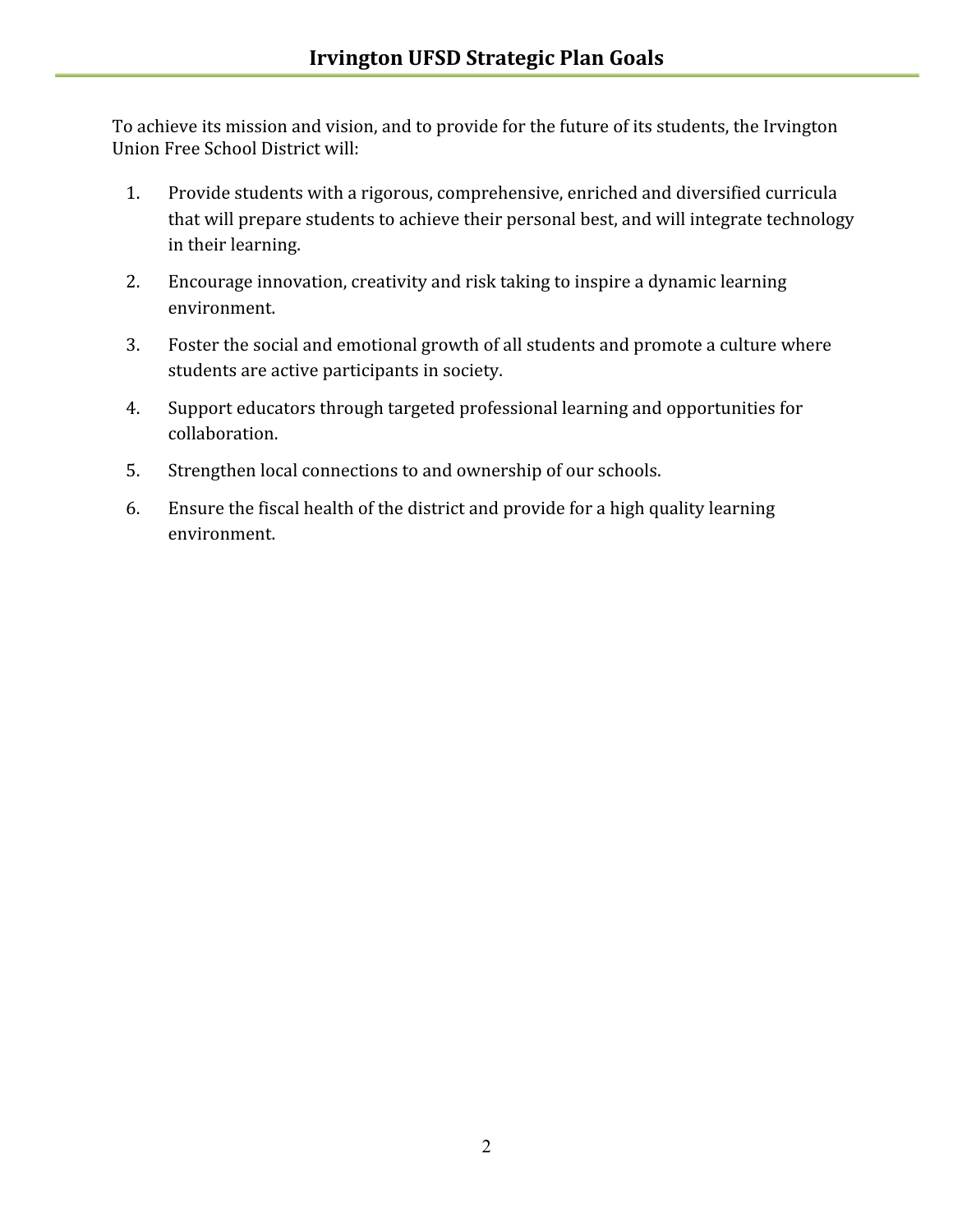# **Theory of Action**

If we provide students with rigorous, authentic learning experiences rooted in a comprehensive curriculum, then they will acquire the knowledge, skills and dispositions of successful 21<sup>st</sup> Century learners that will prepare them to thrive in a rapidly evolving global society.

# **Goal**

In order to develop successful 21<sup>st</sup> Century learners that will be prepared to thrive in a rapidly evolving global society, the Irvington School District will:

- $\triangleright$  Provide students with rigorous authentic, learning experiences.
- $\triangleright$  Develop a comprehensive curriculum that includes:
	- aligned and articulated content
	- defined learning outcomes
	- a balanced and systematic approach to assessment
	- 21<sup>st</sup> Century skills and dispositions problem solver, flexible thinker, collaborative learner, effective communicator, empathetic citizen, and self-reliant, reflective, creative risk-taker.

# **Theory of Action**

If we value and foster the professional learning and growth of all members of our school community, then we will (increase ownership and) build our collective capacity to support student success.

# **Goal:**

In order to (increase ownership of our school community and) build our collective capacity to support student success, the Irvington School District will:

- $\triangleright$  Engage all members of our school community in the process of continuous improvement through the articulation of District goals.
- $\triangleright$  Involve all members of the school community in learning and developing the knowledge and skills to support student success.
- $\triangleright$  Provide educators with professional learning designed to support student growth.
- $\triangleright$  Provide all staff with professional learning to develop the skills necessary to meet District needs.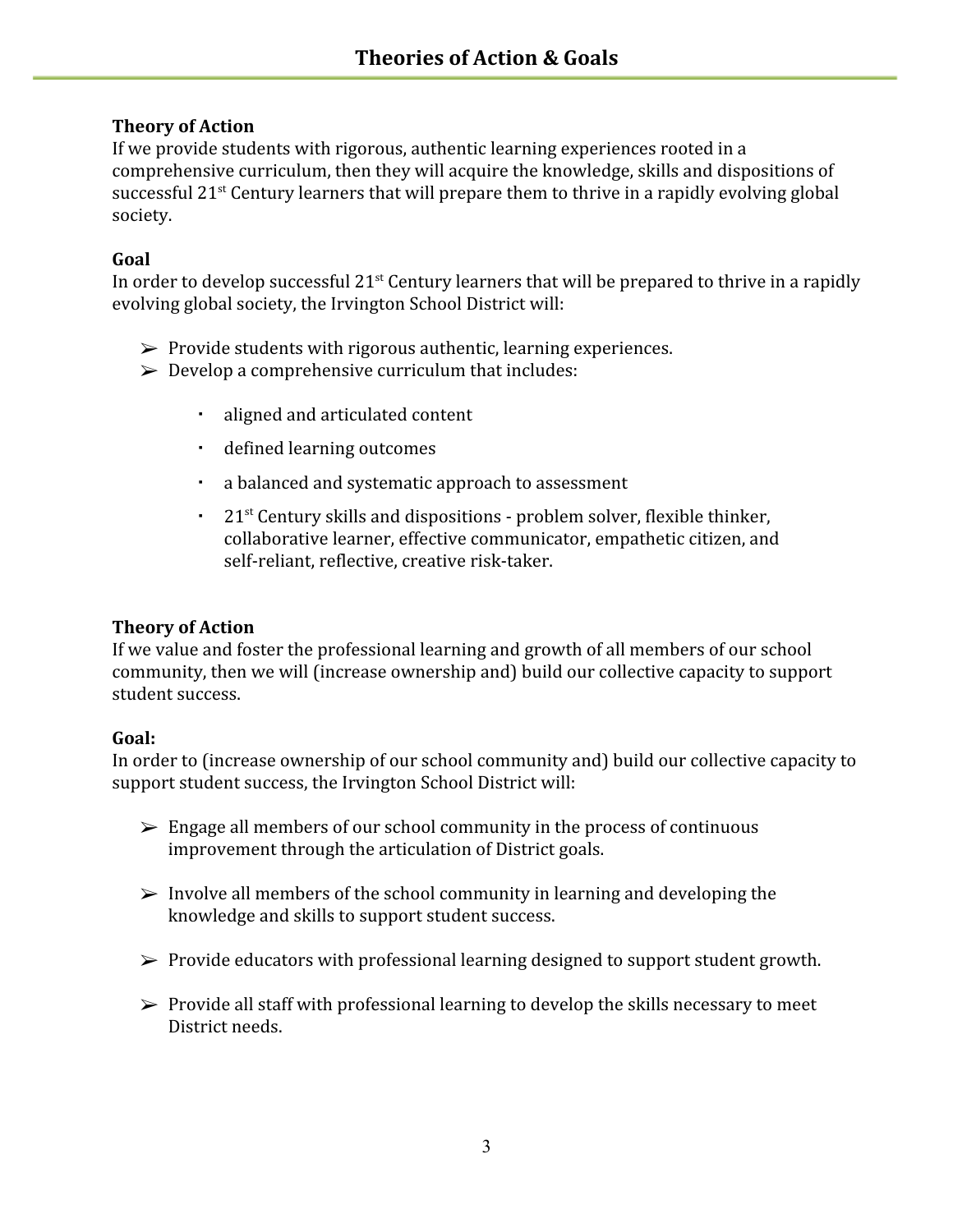### **Theory of Action**

If we engage in a systematic approach of classroom observation, collecting data and offering feedback to one another, then evidence-based decisions will promote reflective practice, inform instructional design and guide professional learning in order to continuously improve/advance student achievement.

### **Goal**

In order to continuously improve student achievement through professional learning, reflective practice, and instructional design, the District will:

- $\triangleright$  Engage all K-12 instructional leaders in various approaches to classroom visitation to collect evidence of teaching and learning.
- ➢ Utilize the Instructional Rounds protocol as a tool to assess our progress toward our relevant theories of action and in addressing instructional goals.
- $\triangleright$  Use the Framework for Teaching as the benchmark for instructional best practices.
- $\triangleright$  Use the Annual Professional Performance Review as one indicator of student performance and teacher effectiveness.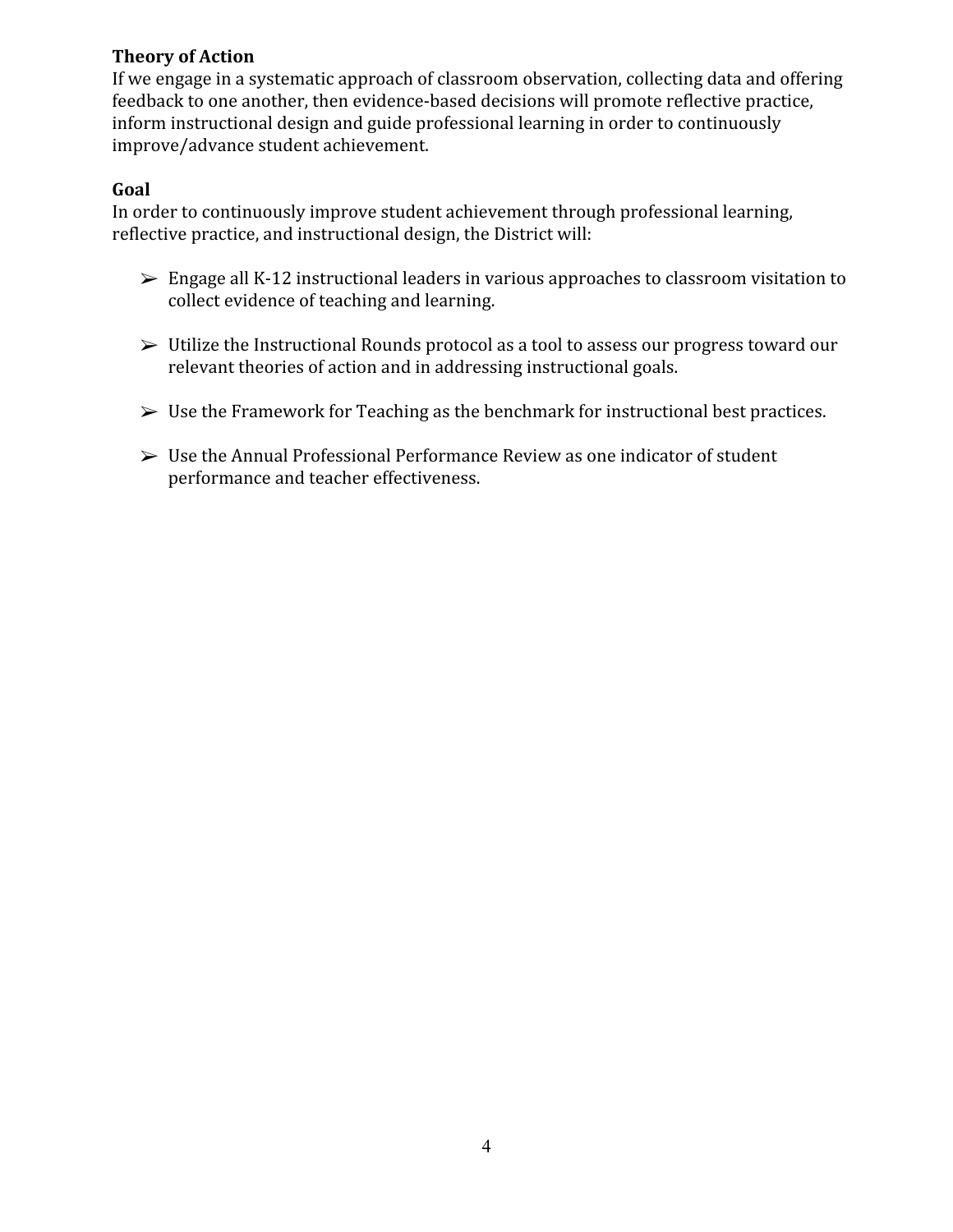### **District Technology Teams**

Two teams will exist to support the development and ongoing implementation and revision of the District Technology Plan:

**Educational Technology Development Team (ETDT)** – The mission of the ETDT is to develop a comprehensive technology plan to represent the current needs and expectations of the District K-12. This team of District staff will provide oversight of the plan through regular review and revision. This team will include administrators, teachers, and students and will be representative of grades K-12.

### **Plan Development**

The team will develop this framework in detail including defining the application of standards and expectations for all students and teachers K-12 based on technology standards such as ISTE and New York State. Responsibilities of the team include (but are not limited to):

- $\triangleright$  Expansion of goals and specific expectations.
- ➢ Examining and change technology-related policies and procedures on a continual basis to address the needs of instruction.
- ➢ Meet monthly to collaborate on determining the technology needs of the District.
- $\triangleright$  Review recommendations made by ETAG concerning the implementation and use of existing and emerging technologies.
- ➢ Communicate policies and procedures to staff via grade level and department representative.
- $\triangleright$  Encourage and support innovative technology use and practices.
- $\triangleright$  Define professional development needs of the District.
- $\triangleright$  Assess the technology needs and concerns of staff.
- ➢ Encourage and support professional development and training for all employees.
- $\triangleright$  Explore and recommend the implementation of emerging technologies.
- ➢ Utilize researched-based information in all work related to instructional technology.
- $\triangleright$  Explore and apply to grant opportunities related to technology needs.
- $\triangleright$  Revise the District Technology Plan as needed.
- $\triangleright$  Design the mission, focus, and funding mechanisms for the creation of an innovation fund that will encourage students and faculty to demonstrate entrepreneurial thinking to expand the district's instruction and use of technology and expansion of STEM opportunities K-12.

# **Educational Technology Advisory Group (ETAG)**

The mission of ETAG is to support the development and ongoing thinking and innovation for the IUFSD integration of technology. This team will meet as part of the Technology Think-Tank on a yearly basis at minimum. Participation will include some members of the ETDT and will also allow for fluidity in community participation.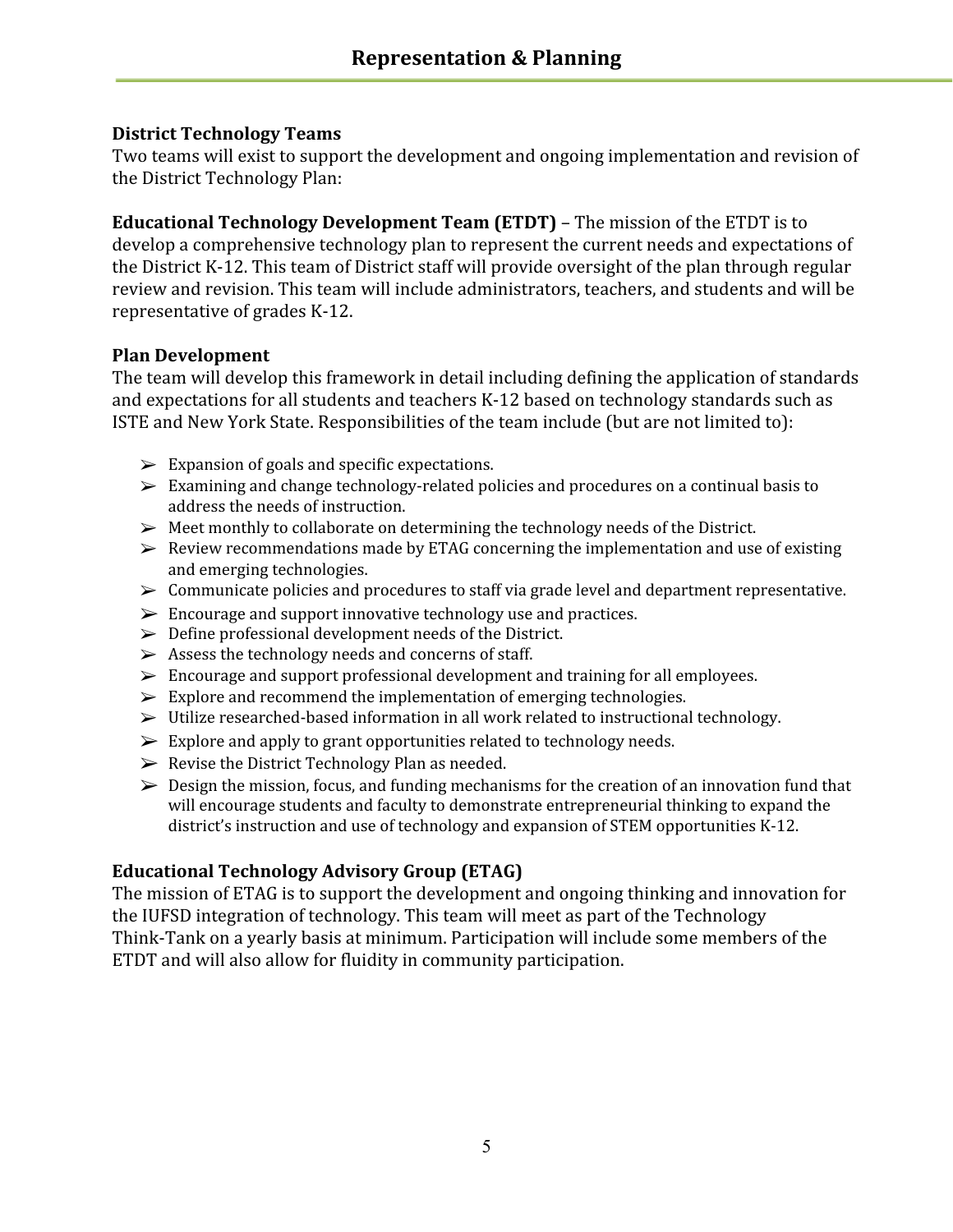#### **1. Learner**

Educators continually improve their practice by learning from and with others and exploring proven and promising practices that leverage technology to improve student learning. Educators:

1a. Set professional learning goals to explore and apply pedagogical approaches made possible by technology and reflect on their effectiveness.

1b. Pursue professional interests by creating and actively participating in local and global learning networks.

1c. Stay current with research that supports improved student learning outcomes, including findings from the learning sciences.

#### **2. Leader**

Educators seek out opportunities for leadership to support student empowerment and success and to improve teaching and learning. Educators:

2a. Shape, advance and accelerate a shared vision for empowered learning with technology by engaging with education stakeholders.

2b. Advocate for equitable access to educational technology, digital content and learning opportunities to meet the diverse needs of all students.

2c. Model for colleagues the identification, exploration, evaluation, curation and adoption of new digital resources and tools for learning.

#### **3. Citizen**

Educators inspire students to positively contribute to and responsibly participate in the digital world. Educators:

3a. Create experiences for learners to make positive, socially responsible contributions and exhibit empathetic behavior online that build relationships and community.

3b. Establish a learning culture that promotes curiosity and critical examination of online resources and fosters digital literacy and media fluency.

3c. Mentor students in safe, legal and ethical practices with digital tools and the protection of intellectual rights and property.

3d. Model and promote management of personal data and digital identity and protect student data privacy.

**4. Collaborator**

Educators dedicate time to collaborate with both colleagues and students to improve practice, discover and share resources and ideas, and solve problems. Educators:

4a. Dedicate planning time to collaborate with colleagues to create authentic learning experiences that leverage technology.

4b. Collaborate and co-learn with students to discover and use new digital resources and diagnose and troubleshoot technology issues.

4c. Use collaborative tools to expand students' authentic, real-world learning experiences by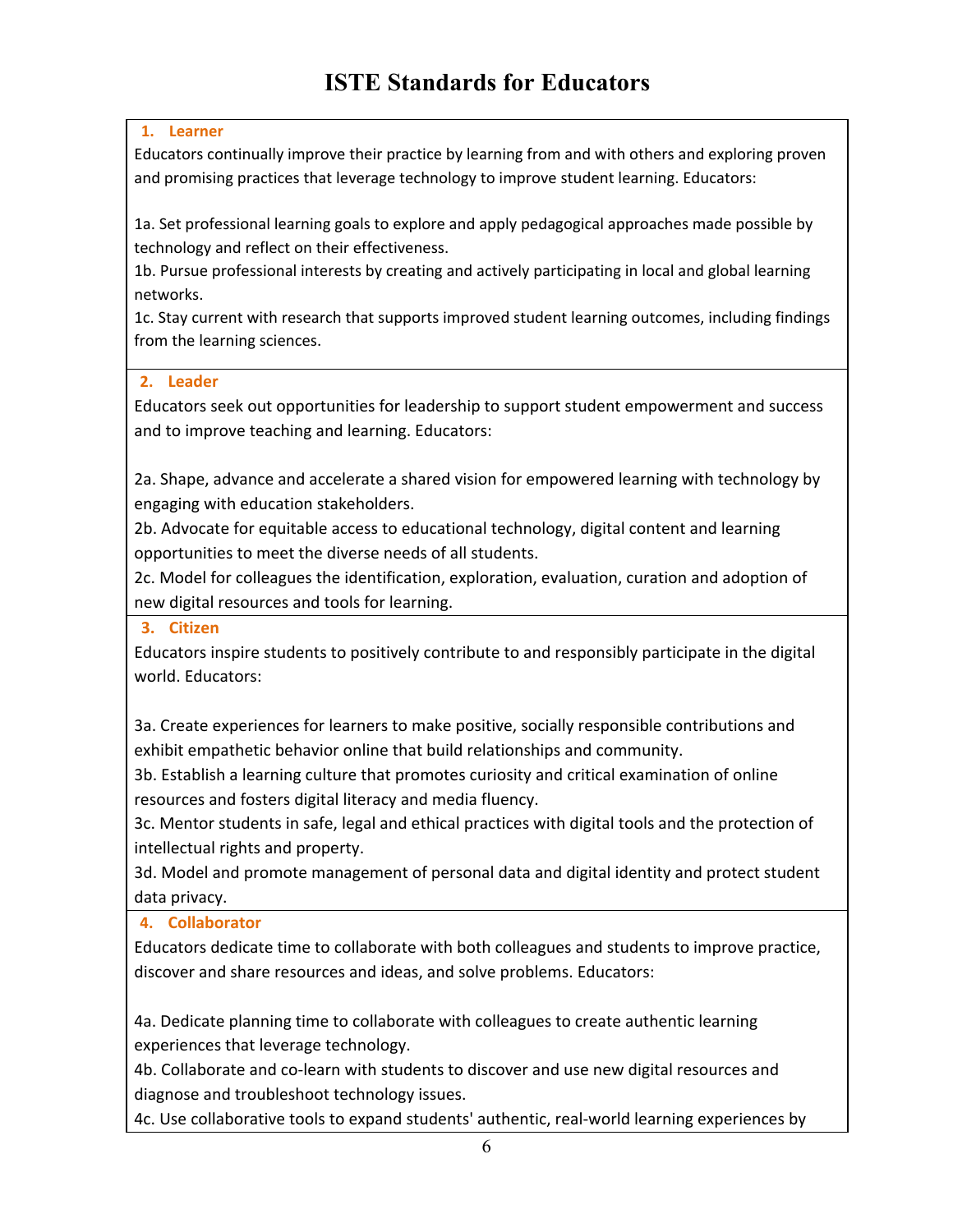engaging virtually with experts, teams and students, locally and globally. 4d. Demonstrate cultural competency when communicating with students, parents and colleagues and interact with them as co-collaborators in student learning.

#### **5. Designer**

Educators design authentic, learner-driven activities and environments that recognize and accommodate learner variability. Educators:

5a. Use technology to create, adapt and personalize learning experiences that foster independent learning and accommodate learner differences and needs.

5b. Design authentic learning activities that align with content area standards and use digital tools and resources to maximize active, deep learning.

5c. Explore and apply instructional design principles to create innovative digital learning environments that engage and support learning.

### **6. Facilitator**

Educators facilitate learning with technology to support student achievement of the ISTE Standards for Students. Educators:

6a. Foster a culture where students take ownership of their learning goals and outcomes in both independent and group settings.

6b. Manage the use of technology and student learning strategies in digital platforms, virtual environments, hands-on makerspaces or in the field.

6c. Create learning opportunities that challenge students to use a design process and computational thinking to innovate and solve problems.

6d. Model and nurture creativity and creative expression to communicate ideas, knowledge or connections.

### **7. Analyst**

Educators understand and use data to drive their instruction and support students in achieving their learning goals. Educators:

7a. Provide alternative ways for students to demonstrate competency and reflect on their learning using technology.

7b. Use technology to design and implement a variety of formative and summative assessments that accommodate learner needs, provide timely feedback to students and inform instruction. 7c. Use assessment data to guide progress and communicate with students, parents and education stakeholders to build student self-direction.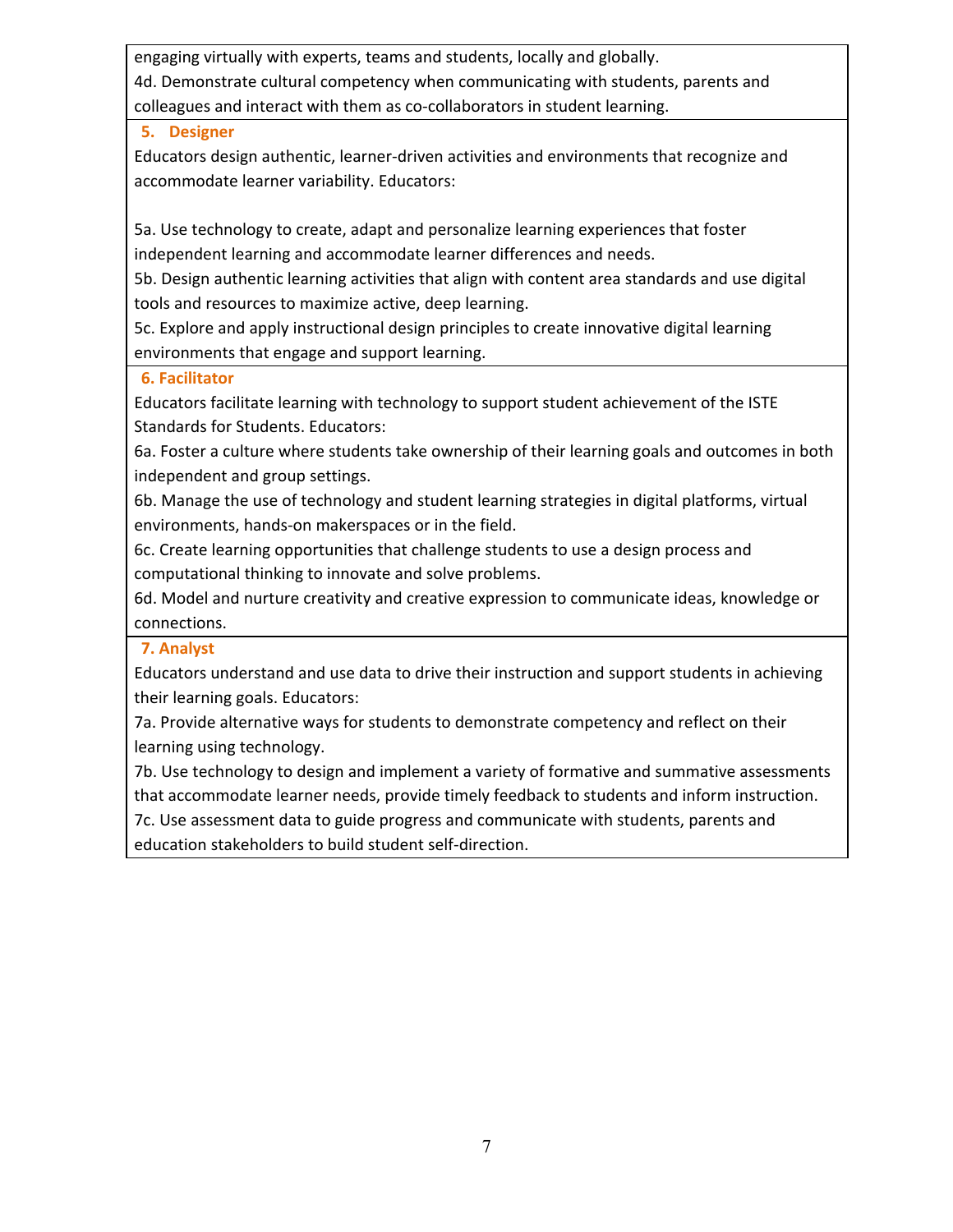#### **1. Empowered Learner**

Students leverage technology to take an active role in choosing, achieving and demonstrating competency in their learning goals, informed by the learning sciences.

1a. Students articulate and set personal learning goals, develop strategies leveraging technology to achieve them and reflect on the learning process itself to improve learning outcomes.

1b. Students build networks and customize their learning environments in ways that support the learning process.

1c. Students use technology to seek feedback that informs and improves their practice and to demonstrate their learning in a variety of ways.

1d. Students understand the fundamental concepts of technology operations, demonstrate the ability to choose, use and troubleshoot current technologies and are able to transfer their knowledge to explore emerging technologies.

#### **2. Digital Citizen**

Students recognize the rights, responsibilities and opportunities of living, learning and working in an interconnected digital world, and they act and model in ways that are safe, legal and ethical.

2a. Students cultivate and manage their digital identity and reputation and are aware of the permanence of their actions in the digital world.

2b. Students engage in positive, safe, legal and ethical behavior when using technology, including social interactions online or when using networked devices.

2c. Students demonstrate an understanding of and respect for the rights and obligations of using and sharing intellectual property.

2d. Students manage their personal data to maintain digital privacy and security and are aware of data-collection technology used to track their navigation online.

#### **3. Knowledge Constructor**

Students critically curate a variety of resources using digital tools to construct knowledge, produce creative artifacts and make meaningful learning experiences for themselves and others.

3a. Students plan and employ effective research strategies to locate information and other resources for their intellectual or creative pursuits.

3b. Students evaluate the accuracy, perspective, credibility and relevance of information, media, data or other resources.

3c. Students curate information from digital resources using a variety of tools and methods to create collections of artifacts that demonstrate meaningful connections or conclusions.

3d. Students build knowledge by actively exploring real-world issues and problems, developing ideas and theories and pursuing answers and solutions.

#### **4. Innovative Designer**

Students use a variety of technologies within a design process to identify and solve problems by creating new, useful or imaginative solutions.

4a. Students know and use a deliberate design process for generating ideas, testing theories, creating innovative artifacts or solving authentic problems.

4b. Students select and use digital tools to plan and manage a design process that considers design constraints and calculated risks.

4c. Students develop, test and refine prototypes as part of a cyclical design process.

4d. Students exhibit a tolerance for ambiguity, perseverance and the capacity to work with open-ended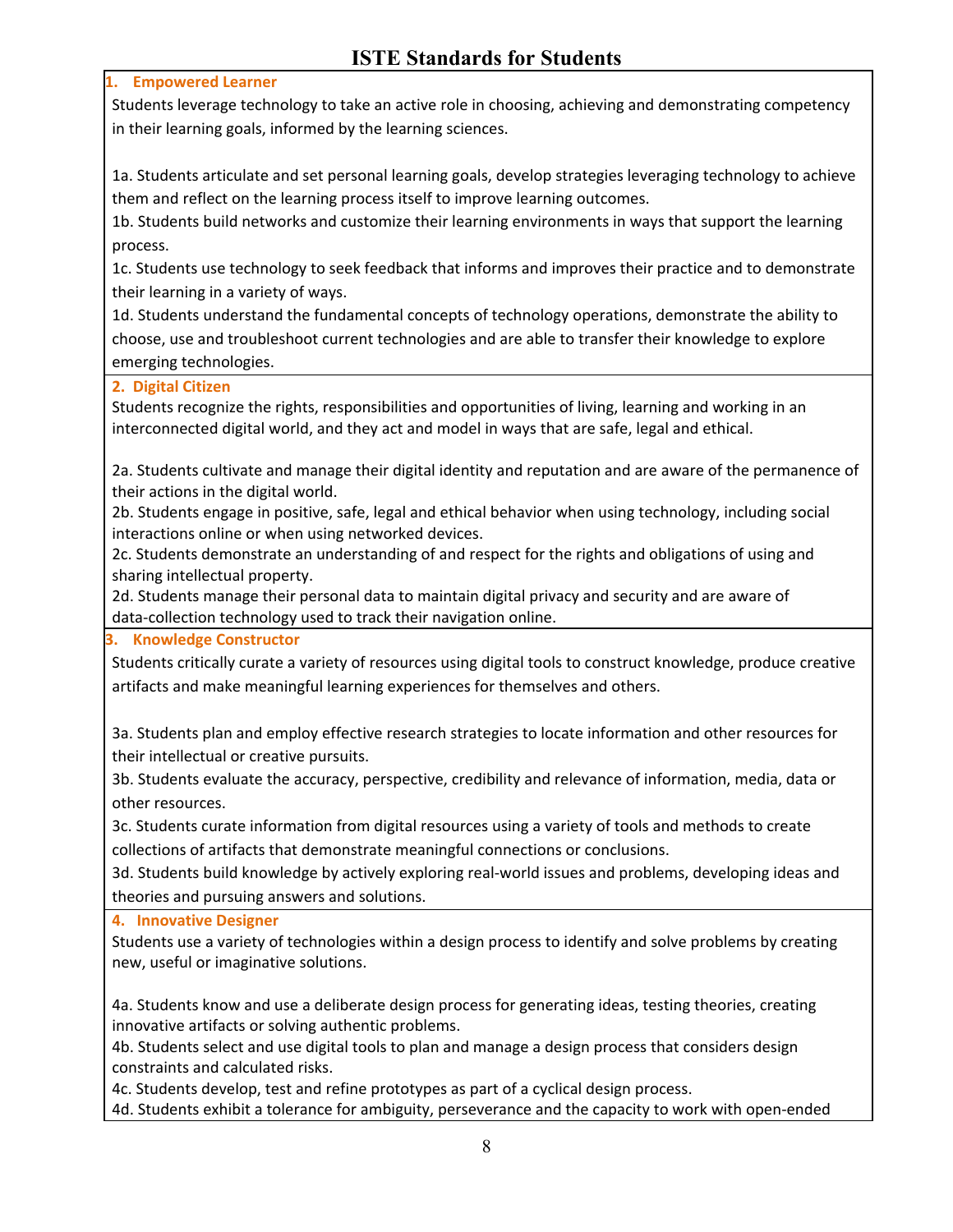problems.

#### **5. Computational Thinker**

Students develop and employ strategies for understanding and solving problems in ways that leverage the power of technological methods to develop and test solutions.

5a. Students formulate problem definitions suited for technology-assisted methods such as data analysis, abstract models and algorithmic thinking in exploring and finding solutions.

5b. Students collect data or identify relevant data sets, use digital tools to analyze them, and represent data in various ways to facilitate problem-solving and decision-making.

5c. Students break problems into component parts, extract key information, and develop descriptive models to understand complex systems or facilitate problem-solving.

5d. Students understand how automation works and use algorithmic thinking to develop a sequence of steps to create and test automated solutions.

#### **6. Creative Communicator**

Students communicate clearly and express themselves creatively for a variety of purposes using the platforms, tools, styles, formats and digital media appropriate to their goals.

6a. Students choose the appropriate platforms and tools for meeting the desired objectives of their creation or communication.

6b. Students create original works or responsibly repurpose or remix digital resources into new creations.

6c. Students communicate complex ideas clearly and effectively by creating or using a variety of digital objects such as visualizations, models or simulations.

6d. Students publish or present content that customizes the message and medium for their intended audiences.

**7. Global Collaborator**

Students use digital tools to broaden their perspectives and enrich their learning by collaborating with others and working effectively in teams locally and globally.

7a. Students use digital tools to connect with learners from a variety of backgrounds and cultures, engaging with them in ways that broaden mutual understanding and learning.

7b. Students use collaborative technologies to work with others, including peers, experts or community members, to examine issues and problems from multiple viewpoints.

7c. Students contribute constructively to project teams, assuming various roles and responsibilities to work effectively toward a common goal.

7d. Students explore local and global issues and use collaborative technologies to work with others to investigate solutions.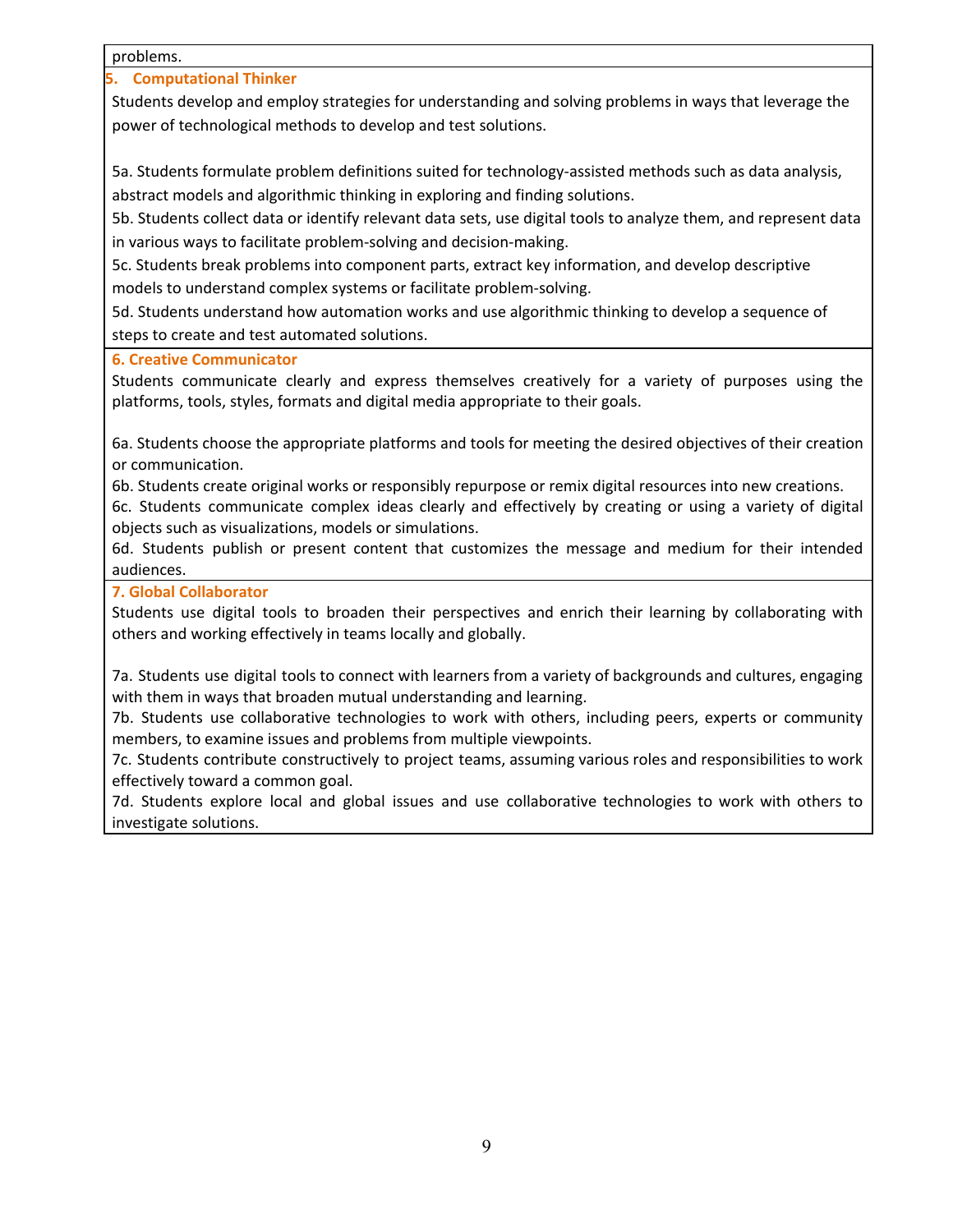All learners will have access to technology in an anytime, anywhere, one-to-one computing environment as appropriate and relevant to instructional goals.

# **Purpose:**

A computing environment that, encourages creativity and innovation, facilitates communication and collaboration, supports research and access to digital content, increases critical thinking and problem solving opportunities, and promotes the proper use of information and technology. Learners will be encouraged and supported, to apply their personally owned technology in teaching and learning when appropriate.

# **Observable Teacher Behaviors:**

- ➢ Teachers provide and encourage access to digital resources and technology tools.
- $\triangleright$  Teachers develop opportunities that encourage creative thinking and innovation through the use of a flexible student-centered one-one computing environment when constructing knowledge.
- $\triangleright$  Teachers facilitate communication and collaboration in virtual environments.
- $\triangleright$  Teachers regularly facilitate student access to digital content and multimedia.
- ➢ Teachers capitalize on digital resources to promote critical thinking and problem solving.
- $\triangleright$  Teachers model the proper use of information and technology.
- $\triangleright$  Teachers model, support, and encourage the appropriate use of personally owned devices in teaching and learning.

### **Observable Student Behaviors:**

- ➢ Students access digital resources and technology tools when needed.
- $\triangleright$  Students are motivated to think and work creatively and to be innovative in constructing knowledge and solutions to problems.
- $\triangleright$  Students communicate and collaborate with peers in virtual environments.
- $\triangleright$  Students access digital content for the informational and research purposes.
- $\triangleright$  Students utilize technology to think critically and solve problems.
- ➢ Students demonstrate the proper use of information and technology to construct and demonstrate knowledge.
- ➢ Students use technology to deepen and extend their learning, including increased interaction amongst peers and teachers.

# **Action Steps and Timeline:**

- $\triangleright$  Increase computing power to a one-to-one ratio.
- $\triangleright$  Implement laptops, tablet/touch devices, and/or handheld computing devices.
- ➢ Develop District policy with grade-level criteria to support and encourage BYOD.
- $\triangleright$  Educate staff, students and parents on the intent, concept, and policy of BYOD.
- $\triangleright$  Make devices available for students that do not have their own device.
- $\triangleright$  Maintain a network infrastructure, policies, and culture that support BYOD (ongoing).

# **Considerations: Teachers**

- How do teachers evaluate virtual environments to use in the classroom?
- Teachers need access to sufficient tools for use in classroom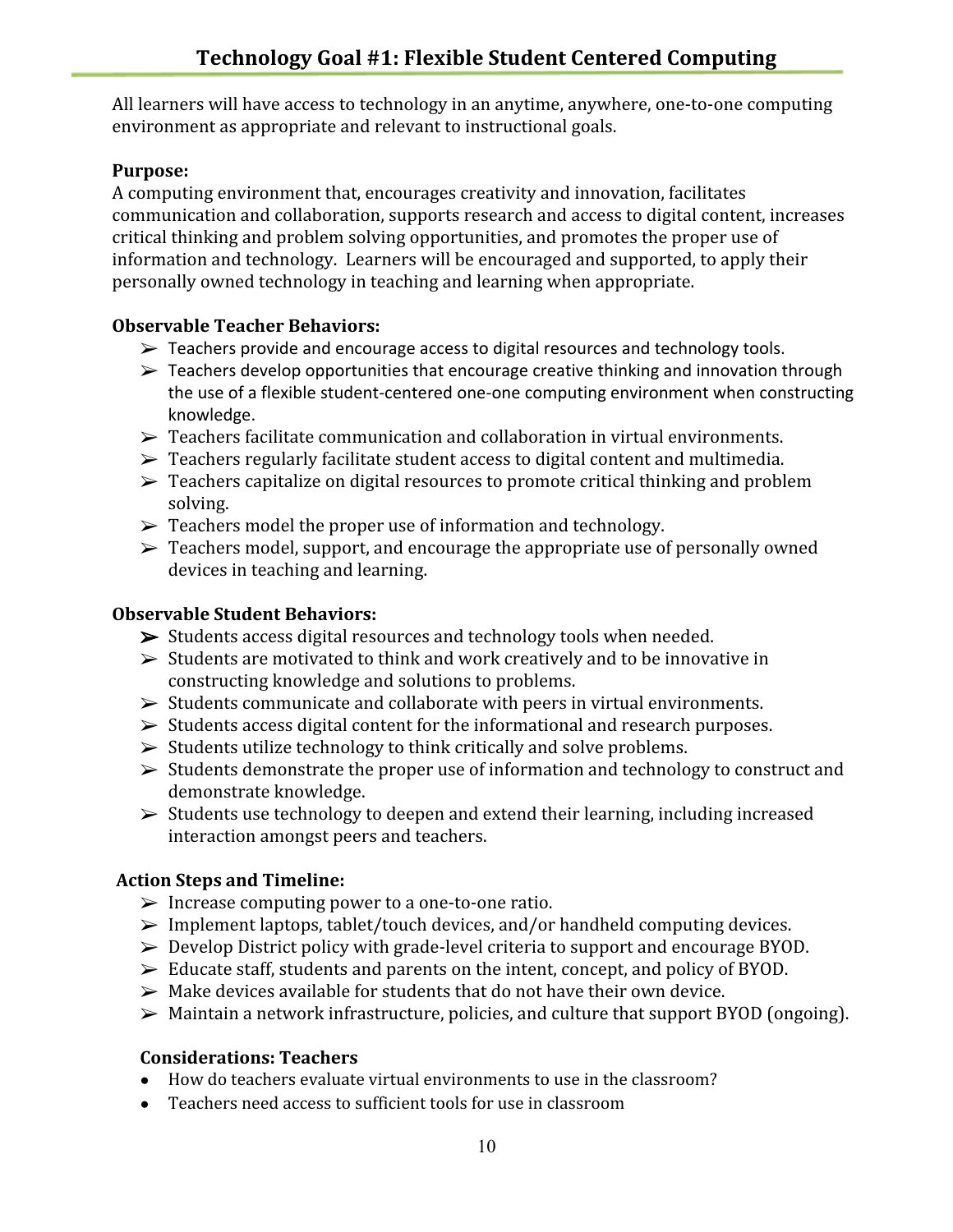- Ensure that teachers understand that there is an expectation that students are able to name their own tools.
- Need for flexibility in choice of tools.
- Need for a set of expectations for student knowledge and responsibilities in using electronic devices.
- How do teachers reflect on their own thinking when their own knowledge of digital technology is still emerging (or limited)?
- How do we define proper? Do we mean ethical usage or do we mean physical handling of technology?
- What routines need to be set to ensure that students are clear about the expectations?
- How comfortable/fluent are teachers in supporting the use of and modeling the use of available technologies?

# **Considerations: Students**

- Availability of resources in each classroom, as well as outside of classroom
- Students and teachers need to stay current with the types of digital resources and tech tools are available
- Access, opportunity and time how are students provided these in both independent and collaborative settings?
- Students need to see examples of collaboration
- What constitutes ethical / appropriate behavior for collaboration on digital formats?
- How do we empower the students to navigate the concerns and questions that are a part of digital communication?
- Do the students have the critical thinking skills they need to use technology and solve problems?
- Are we using and do we have the proper technology?
- It is necessary to define "proper"...Do we mean proper in a legal/ethical sense?
- Need for student opportunity to inform peers/teachers of newly available technologies
- How do we engage students in developing evolving standards of appropriate and ethical use?
- Need to provide explicit models of ethical and acceptable use.

# **Resources:**

- $\triangleright$  Desktops (some situations are best suited with a fixed desktop, such as a teacher work station to manage classroom sets of devices).
- ➢ Laptops. Tablet/touch devices.
- $\triangleright$  Chromebooks
- $\triangleright$  Online (e.g. cloud or network) collaboration and storage of files.
- $\triangleright$  District supported student email addresses.
- ➢ BYOD Policy
- ➢ Communication modes to educate staff, students, and parents about BYOD
- $\triangleright$  District provided devices readily available in classrooms.
- ➢ Adequate informational technology support for increased technology.
- $\triangleright$  Professional development associated with changes in practice (e.g. the implementation of tablet devices).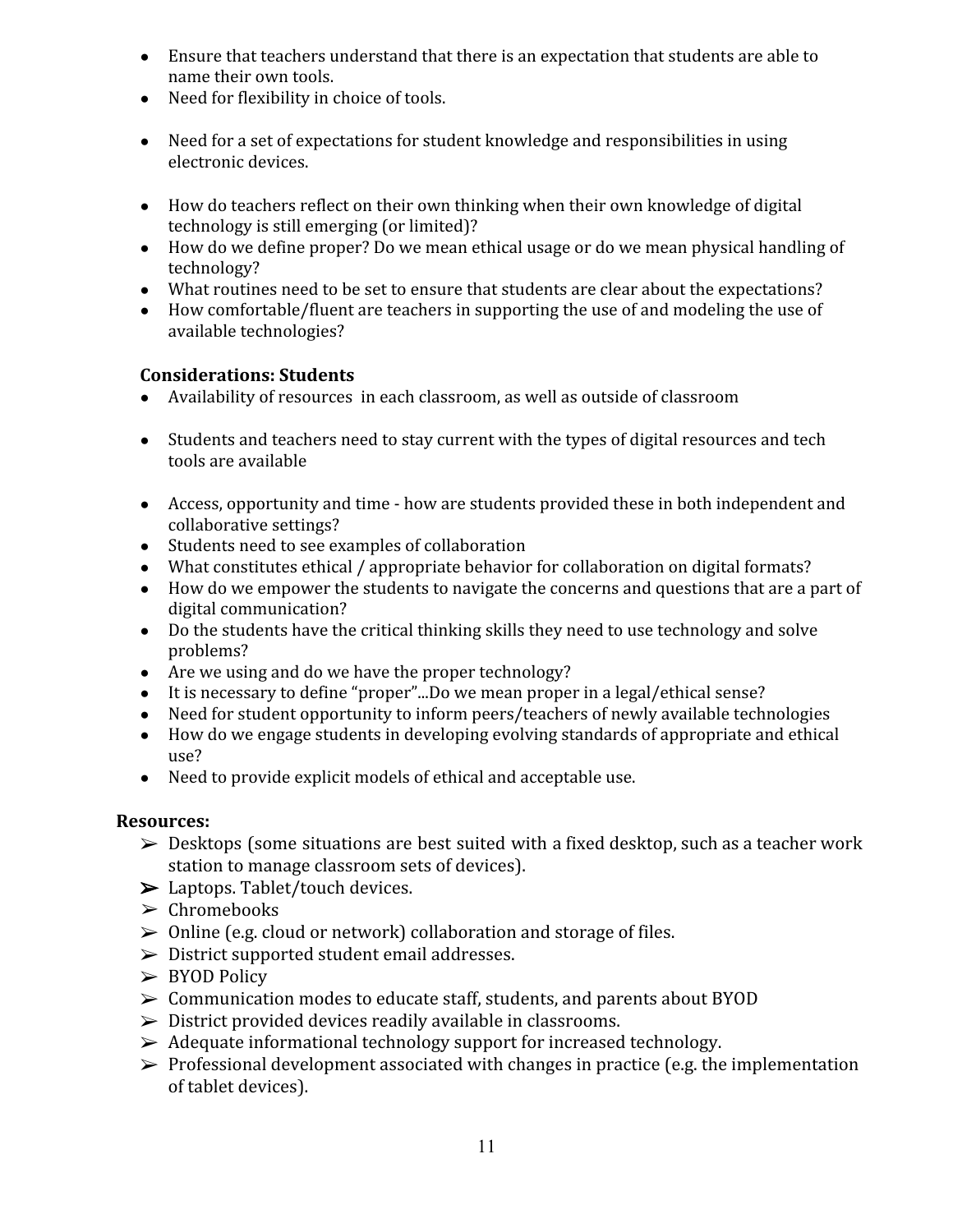## **Exemplars/Evidence of Positive Impact on Student Achievement:**

- $\triangleright$  Learning activities are enhanced by the availability of access to devices and information.
- ➢ Increased student and teacher motivation and engagement in learning process.
- $\triangleright$  Evidence of student empowerment (increased ownership of learning).
- $\triangleright$  Students and teachers engaged in teaching and learning.
- $\triangleright$  Technology used anytime, anywhere.

#### **Evaluation:**

- $\triangleright$  Survey type of feedback from stakeholders
- ➢ Statistics of device usage and network access.
- ➢ Feedback from students, parents, and teachers on frequency and effectiveness of BYOD
- ➢ Measurement of disciplinary referrals and actions related to BYOD

| <b>Observable Teacher Behavior</b>                                                                                                                                                                      | <b>ISTE Standard</b>                                                                                                                                                                                                                                                                                                                                                                                                                                      |
|---------------------------------------------------------------------------------------------------------------------------------------------------------------------------------------------------------|-----------------------------------------------------------------------------------------------------------------------------------------------------------------------------------------------------------------------------------------------------------------------------------------------------------------------------------------------------------------------------------------------------------------------------------------------------------|
| Teachers provide and encourage access<br>to digital resources and technology<br>tools.                                                                                                                  | 3a. Demonstrate fluency in technology systems and the<br>transfer of current knowledge to new technologies and<br>situations<br>3b. Collaborate with students, peers, parents, and<br>community members using digital tools and resources to<br>support student success and innovation<br>4b. Address the diverse needs of all learners by using<br>learner-centered strategies providing equitable access to<br>appropriate digital tools and resources. |
| Teachers develop opportunities that<br>encourage creative thinking and<br>innovation through the use of a flexible<br>student-centered one-one computing<br>environment when constructing<br>knowledge. | 1a. Promote, support, and model creative and innovative<br>thinking and inventiveness.<br>2b. Develop technology-enriched learning environments<br>that enable all students to pursue their individual<br>curiosities and become active participants in setting their<br>own educational goals, managing their own learning, and<br>assessing their own progress.                                                                                         |
| Teachers facilitate communication and<br>collaboration in virtual environments.                                                                                                                         | 1d. Model collaborative knowledge construction by<br>engaging in learning with students, colleagues, and others<br>in face-to-face and virtual environments.<br>3b. Collaborate with students, peers, parents, and<br>community members using digital tools and resources to<br>support student success and innovation                                                                                                                                    |
| Teachers regularly facilitate student<br>access to digital content and multimedia                                                                                                                       | 2a. Design or adapt relevant learning experiences that<br>incorporate digital tools and resources to promote<br>student learning and creativity.                                                                                                                                                                                                                                                                                                          |
| Teachers capitalize on digital resources to<br>promote critical thinking and problem<br>solving                                                                                                         | 1b. Engage students in exploring real-world issues and<br>solving authentic problems using digital tools and<br>resources.<br>1c. Promote student reflection using collaborative tools to<br>reveal and clarify students' conceptual understanding and<br>thinking planning and creative processes.                                                                                                                                                       |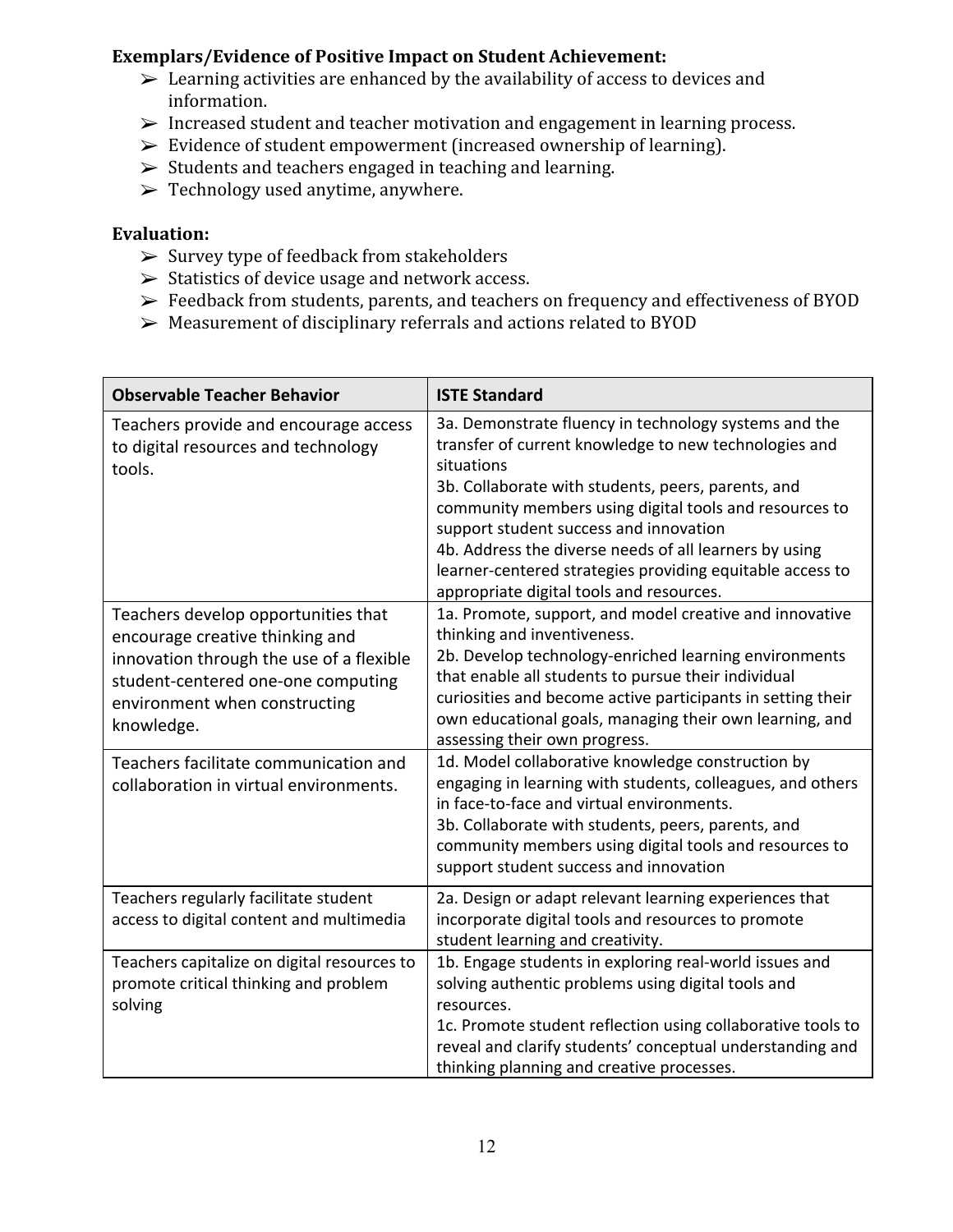|                                                                                                                                        | 2a. Design or adapt relevant learning experiences that<br>incorporate digital tools and resources to promote<br>student learning and creativity<br>2b. Develop technology-enriched learning environments<br>that enable all students to pursue their individual<br>curiosities and become active participants in setting their<br>own educational goals, managing their own learning, and<br>assessing their own progress                                                                                                    |
|----------------------------------------------------------------------------------------------------------------------------------------|------------------------------------------------------------------------------------------------------------------------------------------------------------------------------------------------------------------------------------------------------------------------------------------------------------------------------------------------------------------------------------------------------------------------------------------------------------------------------------------------------------------------------|
| Teachers model the proper use of<br>information and technology.                                                                        | 3d. Model and facilitate effective use of current and<br>emerging digital tools to locate, analyze, evaluate, and use<br>information resources to support research and learning.<br>4a. Advocate, model, and teach safe, legal, and ethical use<br>of digital information and technology, including respect<br>for copyright, intellectual property, and the appropriate<br>documentation of sources.<br>4c. Promote and model digital etiquette and responsible<br>social interactions related to the use of technology and |
| Teachers model, support, and<br>encourage the appropriate use of<br>personally owned devices in teaching<br>and learning.              | information.<br>3d. Model and facilitate effective use of current and<br>emerging digital tools to locate, analyze, evaluate and use<br>information resources to support learning.<br>4c. Promote and model digital etiquette and responsible<br>social interactions related to use of technology and<br>information.                                                                                                                                                                                                        |
|                                                                                                                                        |                                                                                                                                                                                                                                                                                                                                                                                                                                                                                                                              |
| <b>Observable Student Behaviors</b>                                                                                                    | <b>ISTE Standard</b>                                                                                                                                                                                                                                                                                                                                                                                                                                                                                                         |
| Students access digital resources and<br>technology tools when needed.                                                                 | 3b. Locate, organize, analyze, evaluate, synthesize, and<br>ethically use information from a variety of sources and<br>media.<br>6a. Understand and use technology systems<br>6b. Select and use applications effectively and productively                                                                                                                                                                                                                                                                                   |
| Students are motivated to think and<br>work creatively and to be innovative in<br>constructing knowledge and solutions<br>to problems. | 1a. Apply existing knowledge to generate new ideas,<br>products or processes.<br>4a. Identify and define authentic problems and significant<br>questions for investigation.<br>4d. Use multiple processes and diverse perspectives to<br>explore alternative solutions                                                                                                                                                                                                                                                       |
| Students communicate and collaborate<br>with peers in virtual environments.                                                            | 2a. Communicate information and publish with peers,<br>experts, or others employing a variety of digital<br>environments and media<br>5b. Exhibit a positive attitude toward using technology                                                                                                                                                                                                                                                                                                                                |
| Students access digital content for the<br>informational and research purposes.                                                        | that supports collaboration, learning, and productivity<br>3b. Locate, organize, analyze, evaluate, synthesize, and<br>ethically use information from a variety of sources and<br>media.<br>3c. Evaluate and select information sources and digital<br>tools based on the appropriateness to specific tasks.                                                                                                                                                                                                                 |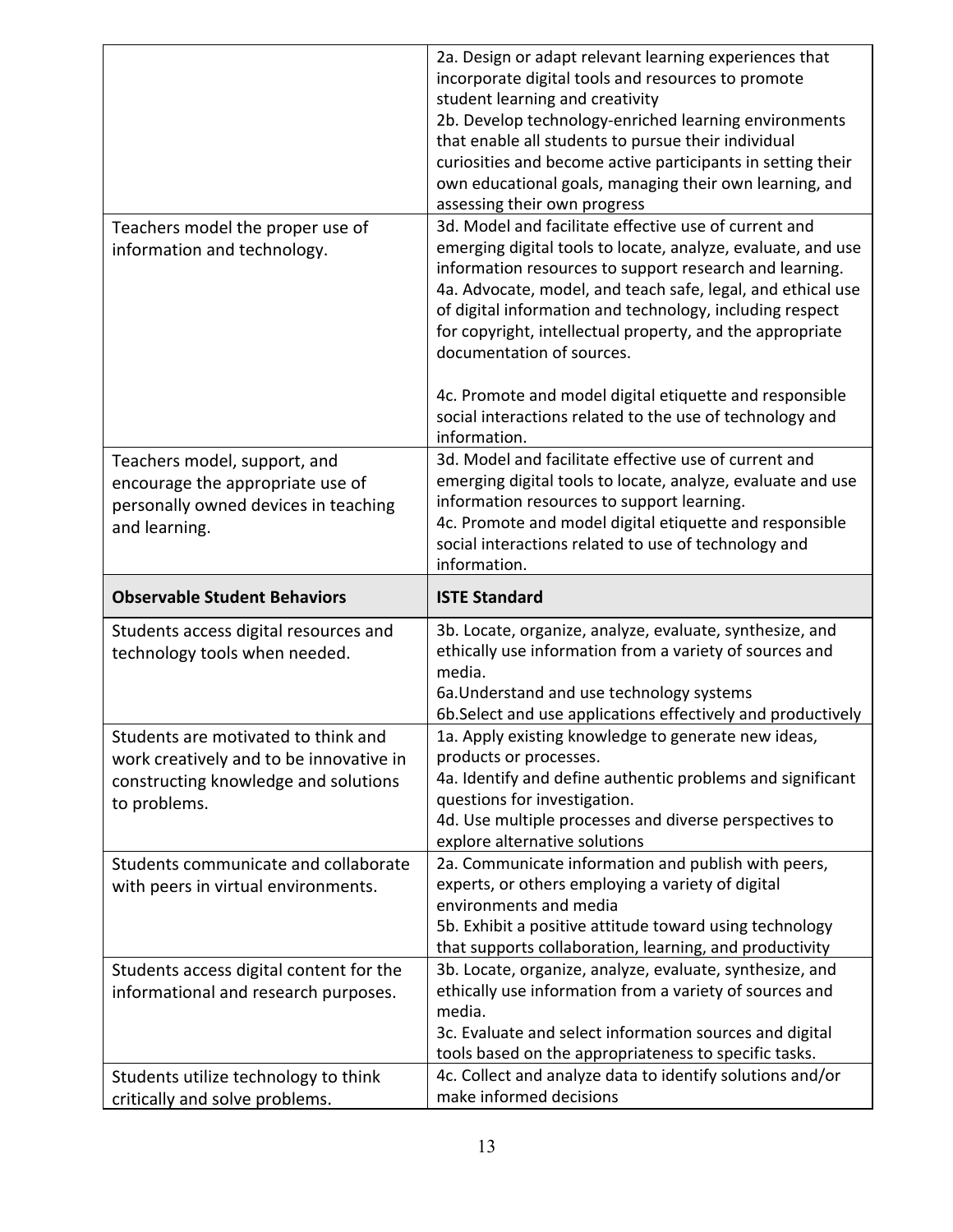|                                                                                                                                   | 4d. Use multiple processes and diverse perspectives to<br>explore alternative solutions                                                                                                                                                                                                                                                                                                                                                                                                                                                                                                                                                                                                                                                                                    |
|-----------------------------------------------------------------------------------------------------------------------------------|----------------------------------------------------------------------------------------------------------------------------------------------------------------------------------------------------------------------------------------------------------------------------------------------------------------------------------------------------------------------------------------------------------------------------------------------------------------------------------------------------------------------------------------------------------------------------------------------------------------------------------------------------------------------------------------------------------------------------------------------------------------------------|
| Students demonstrate the proper use of<br>information and technology to<br>construct and demonstrate knowledge.                   | 5a. Advocate and practice safe, legal, and responsible use<br>of information and technology.                                                                                                                                                                                                                                                                                                                                                                                                                                                                                                                                                                                                                                                                               |
| Students use technology to deepen and<br>extend their learning, including<br>increased interaction amongst peers<br>and teachers. | 2a. Interact, collaborate, and publish with peers, experts,<br>or others employing a variety of digital environments and<br>media.<br>2b. Communicate information and ideas effectively to<br>multiple audiences using a variety of media and formats.<br>2d. Contribute to project teams to produce original works<br>or solve problems.<br>4b. Plan and manage activities to develop a solution or<br>complete a project.<br>4d. Use multiple processes and diverse perspectives to<br>explore alternative solutions.<br>6b. Select and use applications effectively and<br>productively.<br>1a. Apply existing knowledge to generate new ideas,<br>products or processes.<br>5a. Advocate and practice safe, legal and responsible use<br>of information and technology |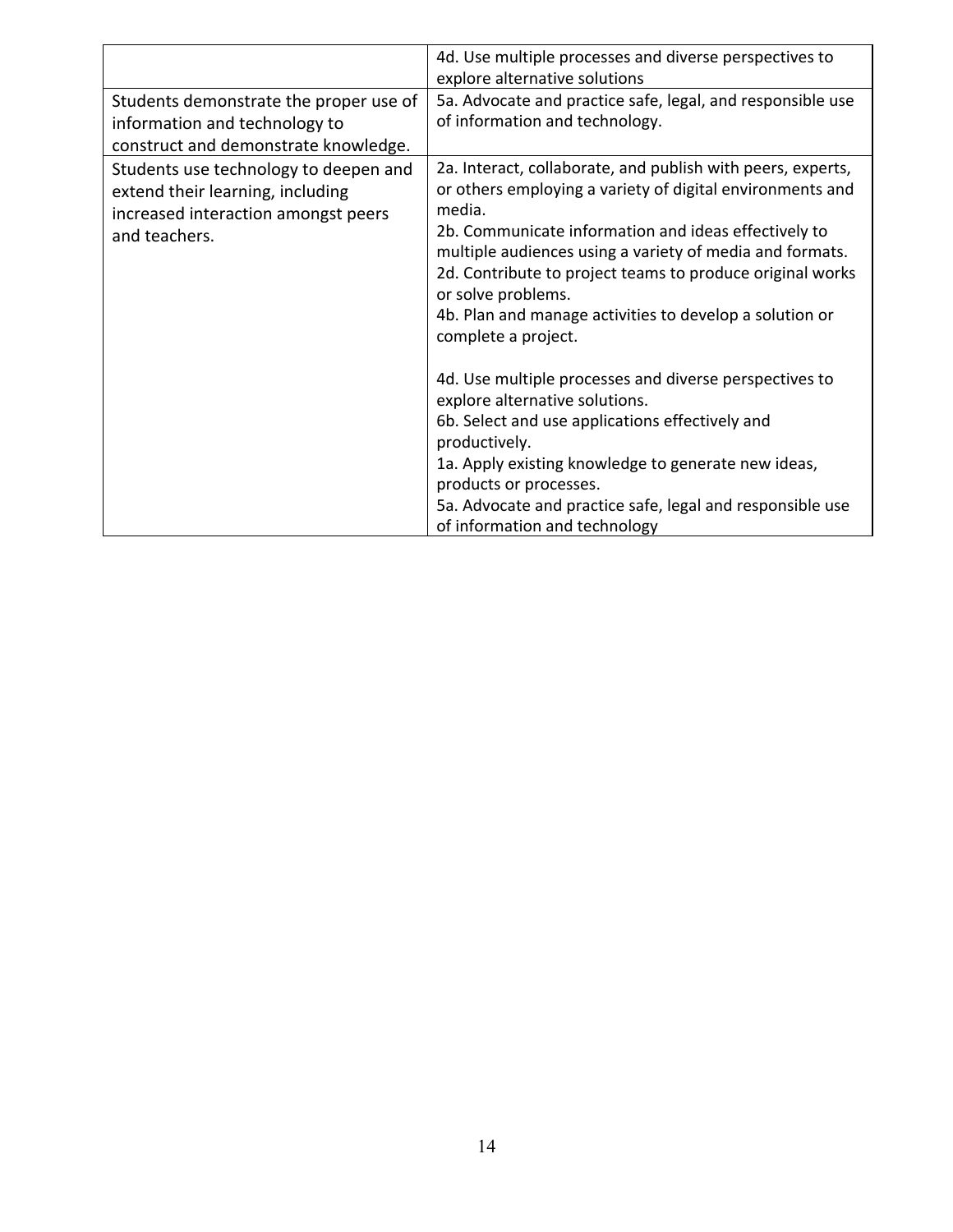All learners will have access to technology that allows for consumption and interaction with a variety of information and multimedia.

### **Purpose:**

Interactive peripherals enhance teaching and learning, facilitate a dynamic engagement with curriculum, and support learning for all students within the 21st century classroom.

### **Observable Teacher Behaviors:**

- $\triangleright$  Teachers regularly deliver a variety of engaging information and multimedia content.
- $\triangleright$  Teachers enhance instruction and deepen learning through the integration of various forms of information and multimedia content.
- $\triangleright$  Teachers are empowered to facilitate student-centered and differentiated instruction related to best practices in teaching and learning.

### **Observable Student Behaviors:**

- $\triangleright$  Students interact with digital information and multimedia regularly.
- $\triangleright$  Students engage in the dynamic presentation of content.
- $\triangleright$  Students enhance their communication skills through the use of digital information and multimedia content.
- ➢ Students are empowered to demonstrate their knowledge and process of understanding using digital information multimedia content.
- $\triangleright$  Students apply skills in using interactive multimedia to extend their knowledge.
- ➢ Students are inspired to construct knowledge and collaborate with their peers.

### **Resources:**

- ➢ Document Cameras
- ➢ Data Projectors
- $\triangleright$  Speakers
- $\triangleright$  Tablets
- $\triangleright$  SMART Interactive Whiteboards
- $\triangleright$  Mobile video production studio
- ➢ Adequate informational technology support for increased technology
- $\geq 0$ n-going professional development for various levels of proficiency

### **Exemplars/Evidence of Positive Impact on Student Achievement:**

- $\triangleright$  Instruction is enhanced with the integration of various forms of digital multimedia content.
- $\triangleright$  The amount of observable student engagement is increased.

### **Evaluation:**

 $\triangleright$  Survey of teacher usage of multimedia related to the enhancement of instruction.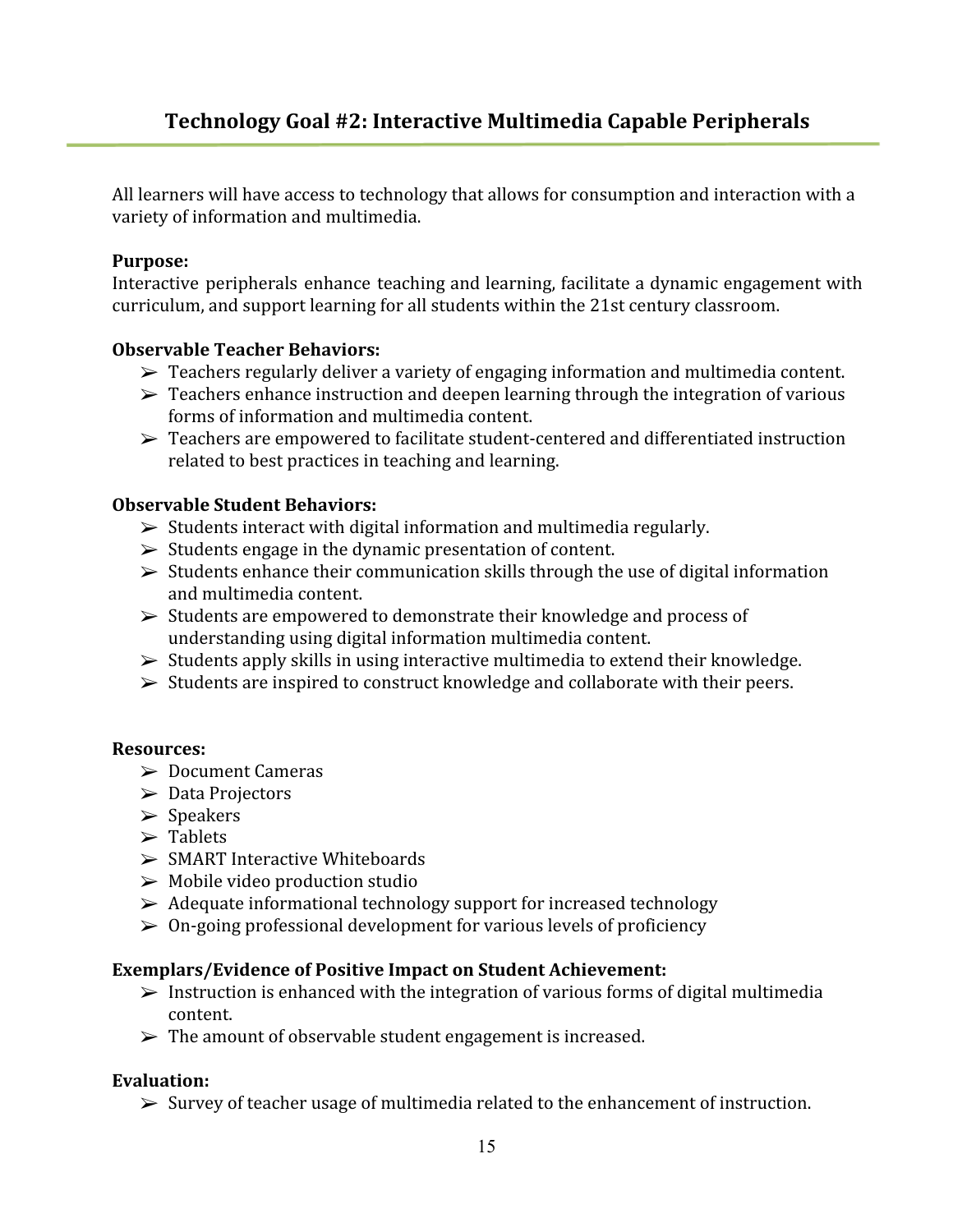- ➢ Survey of student level of engagement related to consumption and/or creation of multimedia.
- ➢ Anecdotal evidence (classroom observations, interviews, artifacts of learning) of student use related to empowerment.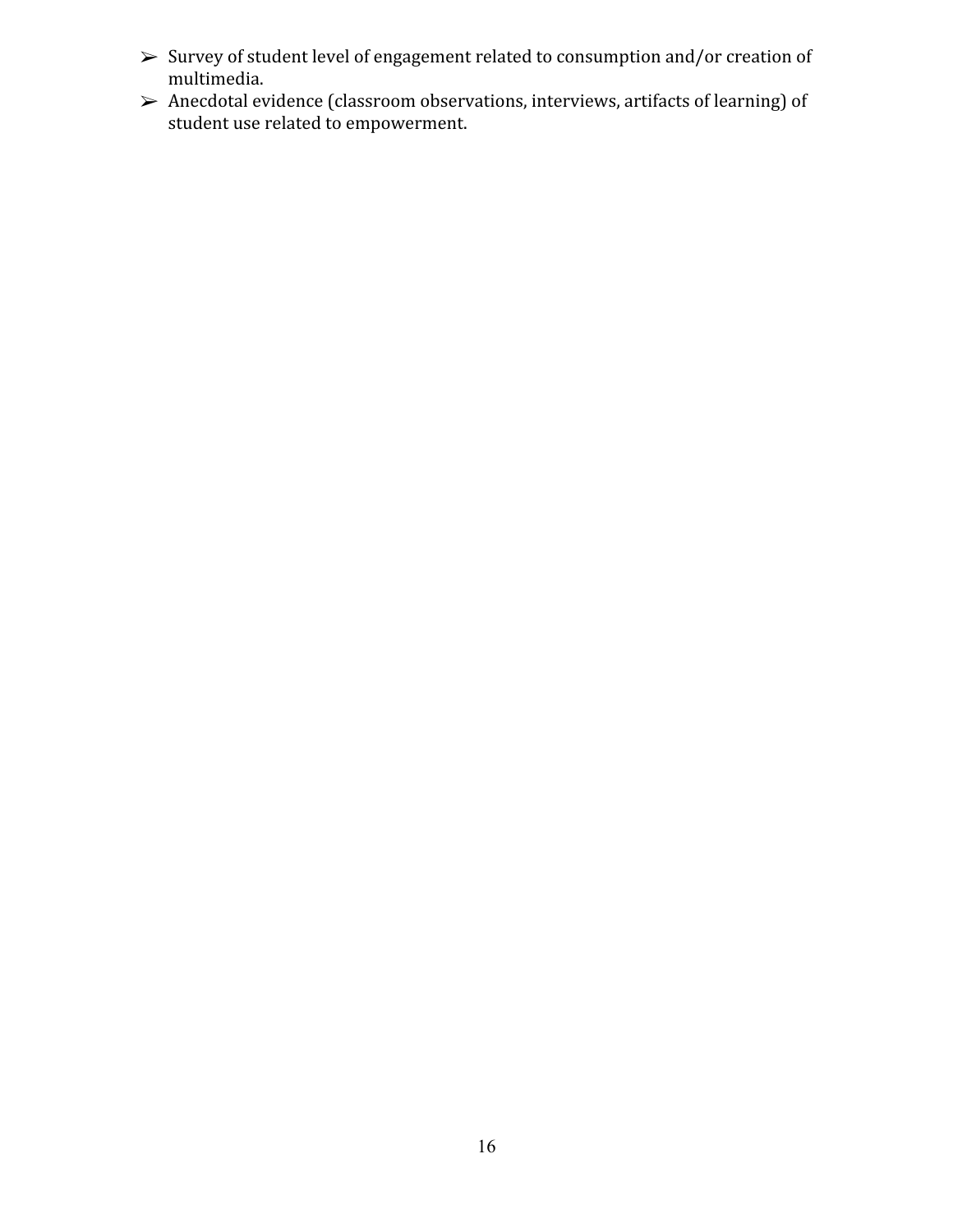Professional Development (PD) will be a top priority for the success of all learners. PD must be integrated within all content areas and grade levels. Also, PD must be ongoing due to the simultaneous learning of how to use technology, the integration of technology in instruction, and the continual emergence of new and improved technologies and practices. PD must be differentiated to address the needs, aptitudes, and styles of adult learners. It is expected that all staff members will seek out professional development within a technology structure that engages, encourages, and empowers all learners.

#### **Purpose:**

The purpose of professional development is to ensure the success of the integration of technology in teaching and learning. Technology's value is not merely in its inherent capabilities but in its impact, when applied appropriately, on teaching and learning. Also, the integration of technology helps to close the digital, generational, and cultural divides often evident between teachers and students. Closing this divide will enhance delivery and affirmation of the curriculum. Also, collaboration amongst colleagues in an ongoing PD structure inspires innovation, collaboration and collegiality.

#### **Observable Teacher Behaviors:**

- $\triangleright$  Teachers participate in professional learning that is based on grade level/content area standards AND technology standards (i.e. "integration").
- $\triangleright$  Teachers attend ongoing professional development, and apply and sustain skills/practices learned
- $\triangleright$  Teachers define a purpose and apply action research methodologies when exploring technologies.
- ➢ Teachers problem solve and troubleshoot technical issues.
- $\triangleright$  Teachers collaborate to construct knowledge and share ideas.
- ➢ Teachers use technology for inquiry-based learning to foster critical thinking.
- $\triangleright$  Teachers facilitate and encourage student learning and creativity.
- $\triangleright$  Teachers design and develop digital age learning experiences and assessments.
- $\triangleright$  Teachers model digital age work and learning.
- $\triangleright$  Teachers promote and model digital citizenship and responsibility.
- $\triangleright$  Teachers engage in professional growth and leadership

#### **Observable Student Behaviors:**

- $\triangleright$  Students demonstrate creativity and innovation using technology.
- $\triangleright$  Students collaborate and communicate using technology.
- ➢ Students conduct research and gather information using technology.
- $\triangleright$  Students engage in inquiry, project, and problem-based learning.
- $\triangleright$  Students model digital citizenship and the proper use of technology.

### **Action Steps and Timeline:**

- $\triangleright$  PD is provided in a variety of ongoing ways that are relevant, hands-on, and convenient for all adult learners.
- $\triangleright$  PD support meets the ever-changing demands and needs of our adult learners.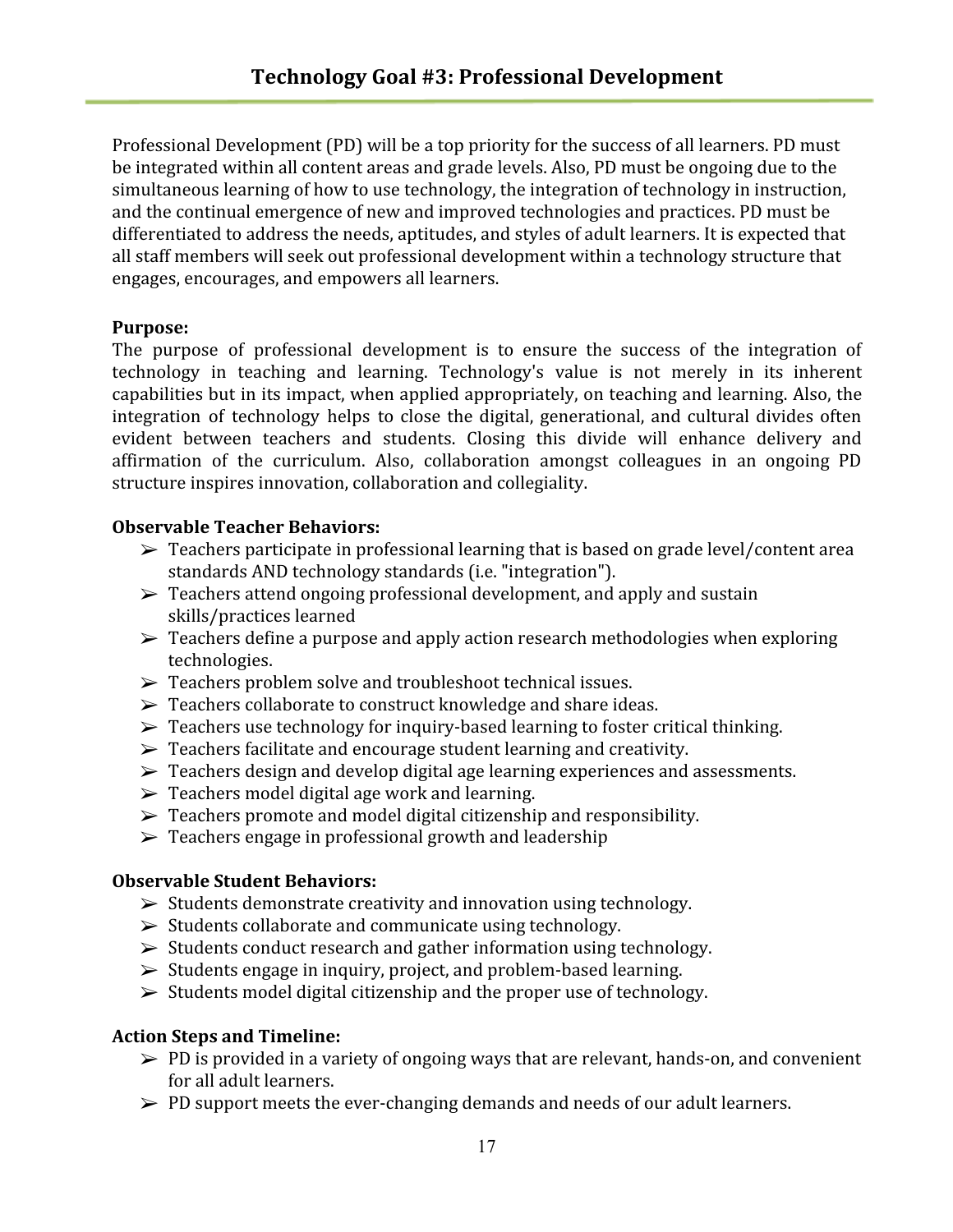- $\triangleright$  PD is supported by adequate technologies in order to allow staff to put new skills into practice.
- $\triangleright$  Standards and curriculum determine the focus for PD with sensitivity to individual growth.
- $\triangleright$  PD will be a primary focus of the Technology Coordinator, who will provide tiered support in an flexible manner to meet district and staff needs

### **Considerations: Teachers**

- Teachers need to comprehend the ISTE Standards
- Create an environment that inspires teachers to take risks in applying their learning and supports ongoing development.
- Teachers need to take time to reflect and evaluate technology they have explored
- Define opportunities when teachers can share different technology sources they have explored internally and externally.
- Clarify what/which issues teachers need to be responsible for when it comes to problem solving and troubleshooting technical issues.
- Establish PLC's (District and Teacher driven).
- Develop action plans to accomplish goals.
- Seek out experts within and beyond our community.
- What do families and community members have in terms of digital tools and resources? How do we find out that information?
- How do we streamline systems to ensure consistency with shared information?
- Create opportunities for teachers to collaborate in content areas and across curricula/grade level.
- How do teachers and administrators empower students' to pursue individual their goals, self-evaluate?
- Define creative thinking and innovation.
- Provide examples and real life models- What does it look and sound like in the classroom?
- Make connections to instructional design and our essential questions-professional development around designing essential questions
- How do we make it dynamic for teachers as a resource? For example if you needed know can second graders do such and such- you could enter the question into web-based dynamic document to get answer
- How do we develop a culture that acknowledges and embraces digital citizenship? Connect to Habits of Mind
- Could there be a consideration for technology coaching?
- Teachers will need to know where they are in their own learning as well as the goal and expectations for integrating technology.

# **Considerations: Students**

- How do we make a distinction for our starting points?
- How do we define creativity?
- How do you assess creative thinking?
- Need to consider opportunities both inside and outside of a classroom.
- What is the definition of research?
- Are we just asking for students to accumulate information or evaluate it to the task?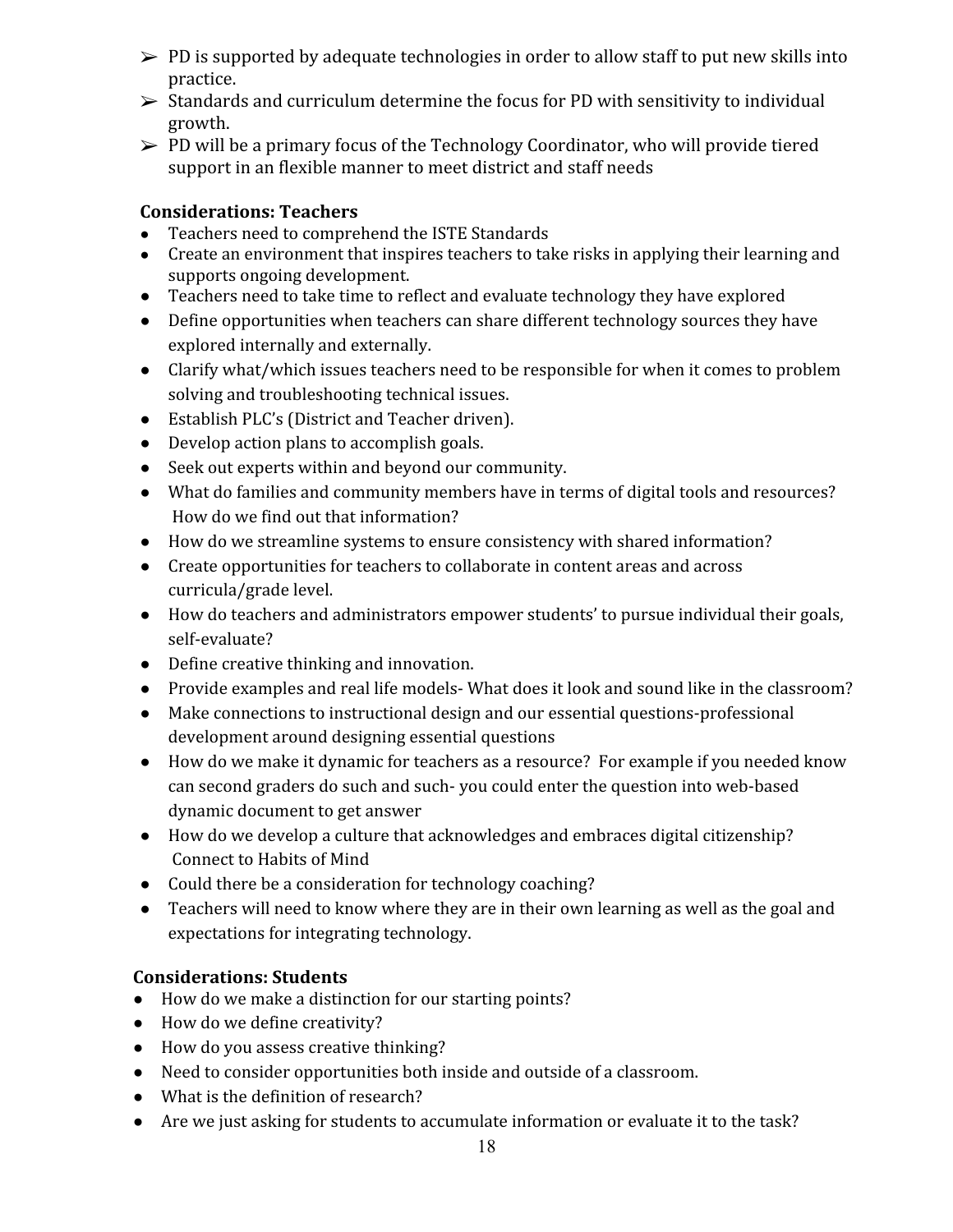- How help students to determine the validity of a source?
- How do we work with students to determine the appropriateness of the material for their cognitive levels?
- Teachers and students need to understand the inquiry learning process
- Teachers and students need to know of available resources that can assist/guide the inquiry process
- Teacher need to help student foster the dispositions (e.g., flexible thinker, problem solver) Code of conduct and acceptable use of technology need a student driven component and an understanding that this will constantly evolving.
- Common definition of what is meant by safe and legal

# **Resources:**

- $\triangleright$  Adequate instructional PD and technology support.
- $\triangleright$  Site-based instructional technology integration specialists.
- $\triangleright$  Full-time media specialists in each building.
- $\triangleright$  Lab classrooms for collegial observations.
- ➢ Building and district technology representation for ETAG and ETDT
- $\triangleright$  Contractual time dedicated to professional growth.

# **Exemplars/Evidence of Positive Impact on Student Achievement:**

- $\triangleright$  Teaching and learning is enhanced through the use of technology.
- $\triangleright$  All learners are engaged in the teaching and learning process.
- $\triangleright$  All learners are empowered to take pride of ownership in the learning process.
- ➢ Student performance on standardized assessments and classroom assessments improves.

# **Evaluation:**

- $\triangleright$  Needs assessments will be used to gauge PD needs of the District, schools, administrators, and grade levels/content area teachers.
- $\triangleright$  Rubrics will be used to assess the technology knowledge and level of integration in teaching and learning.

| <b>Observable Teacher Behavior</b>                                                                                                                                      | <b>ISTE Standard</b>                                                                                                                                                                                                                                                                                                                         |
|-------------------------------------------------------------------------------------------------------------------------------------------------------------------------|----------------------------------------------------------------------------------------------------------------------------------------------------------------------------------------------------------------------------------------------------------------------------------------------------------------------------------------------|
| Teachers participate in professional<br>learning that is based on grade<br>level/content area standards AND<br>technology standards (i.e.<br>"integration"). (Practice) | 5a. Participate in local and global learning communities to<br>explore creative applications of technology to improve<br>student learning.                                                                                                                                                                                                   |
| Teachers attend ongoing professional<br>development, and apply and sustain<br>skills/practices learned. (Practice)                                                      | 3a. Demonstrate fluency in technology systems and the<br>transfer of current knowledge to new technologies and<br>situations<br>5c. Evaluate and reflect on current research and<br>professional practice on a regular basis to make<br>effective use of existing and emerging digital tools and<br>resources in support of student learning |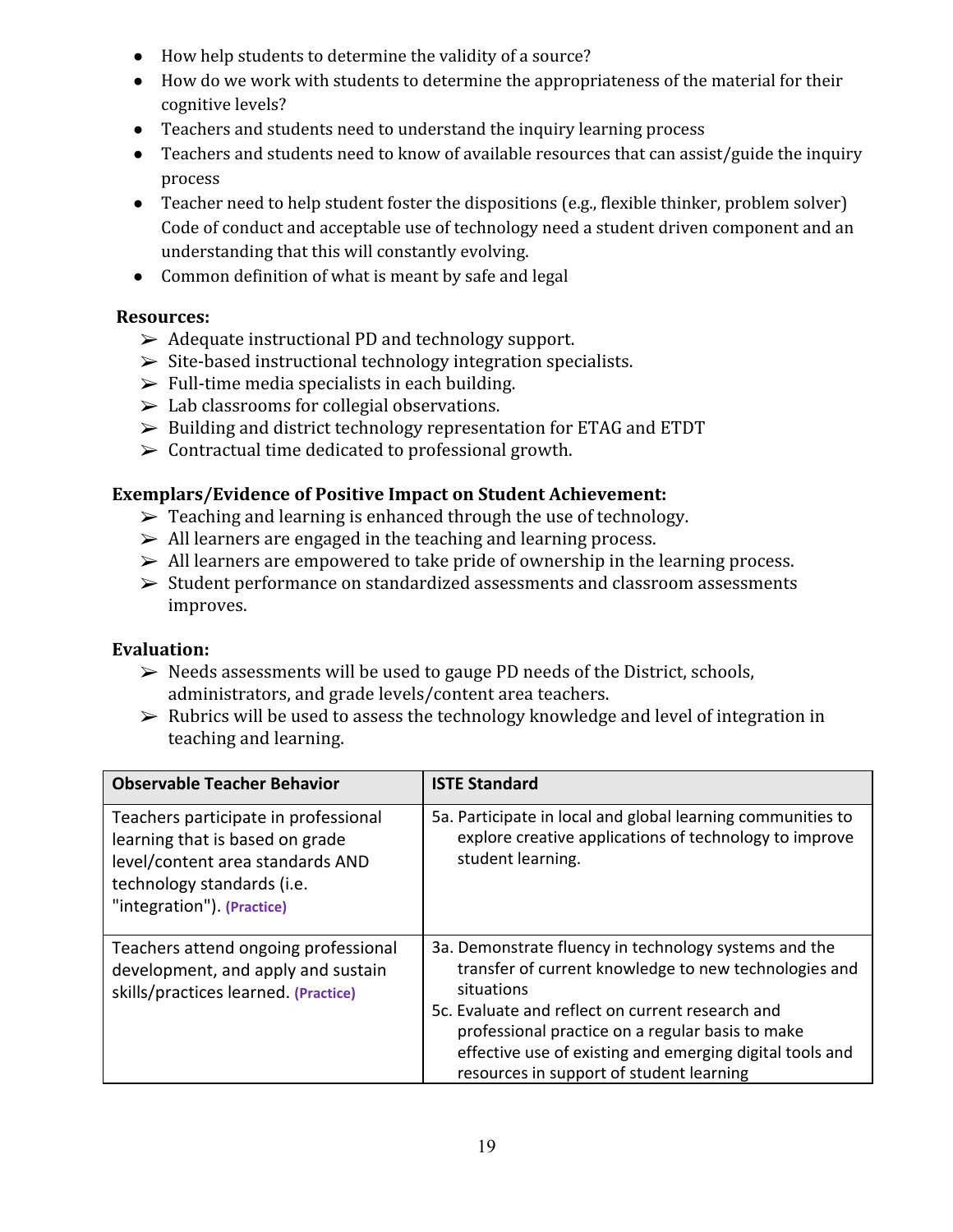| Teachers define a purpose and apply<br>action research methodologies when<br>exploring technologies. (Practice)<br>Teachers problem solve and<br>troubleshoot technical issues.<br>(Knowledge and Skill) | 2a. Design or adapt relevant learning experiences that<br>incorporate digital tools and resources to promote<br>student learning and creativity.<br>5c. Evaluate and reflect on current research and<br>professional practice on a regular basis to make<br>effective use of existing and emerging digital tools and<br>resources in support of student learning<br>3a. Demonstrate fluency in technology systems and the<br>transfer of current knowledge to new technologies and<br>situations.<br>3d. Model and facilitate effective use of current and<br>emerging digital tools to locate, analyze, evaluate, and<br>use information resources to support research and<br>learning. |
|----------------------------------------------------------------------------------------------------------------------------------------------------------------------------------------------------------|------------------------------------------------------------------------------------------------------------------------------------------------------------------------------------------------------------------------------------------------------------------------------------------------------------------------------------------------------------------------------------------------------------------------------------------------------------------------------------------------------------------------------------------------------------------------------------------------------------------------------------------------------------------------------------------|
| Teachers collaborate to construct<br>knowledge and share ideas. (Practice)                                                                                                                               | 5a. Participate in local and global learning communities to<br>explore creative applications of technology to improve<br>student learning.<br>1d. Model collaborative knowledge construction by<br>engaging in learning with students, colleagues, and<br>others in face-to-face and virtual environments.<br>3b. Collaborate with students, peers, parents, and<br>community members using digital tools and resources<br>to support student success and innovation.                                                                                                                                                                                                                    |
| Teachers use technology for<br>inquiry-based learning to foster critical<br>thinking. (Knowledge and Skill)                                                                                              | 1c. Promote student reflection using collaborative tools to<br>reveal and clarify student conceptual understanding<br>and thinking, planning, and creative process<br>2b. Develop technology-enriched learning environments that<br>enable all students to pursue their individual curiosities<br>and become active participants in setting their own<br>educational goals, managing their own learning, and<br>assessing their own progress                                                                                                                                                                                                                                             |
| Teachers encourage creative thinking<br>and d when constructing knowledge<br>(Knowledge and Skill)                                                                                                       | 1a. Promote, support, and model creative and innovative<br>thinking and inventiveness                                                                                                                                                                                                                                                                                                                                                                                                                                                                                                                                                                                                    |
| Teachers promote and model digital<br>citizenship and responsibility. (Practice)                                                                                                                         | 4a. Advocate, model and teach, safe, legal, and ethical use<br>of digital information and technology including respect<br>for copyright, intellectual property, and the<br>appropriate documentation of sources.<br>4c. Promote and model digital etiquette and responsible<br>social interactions related to the use of technology and<br>information                                                                                                                                                                                                                                                                                                                                   |
| Teachers engage in professional<br>growth and leadership. (Practice)                                                                                                                                     | 5a. Participate in local and global learning communities to<br>explore creative applications of technology to improve<br>student learning.<br>5b. Exhibit leadership by demonstrating a vision of<br>technology infusion, participating in shared decision<br>making and community building, and developing the<br>leadership and technology skills of others.<br>5c. Evaluate and reflect on current research and<br>professional practice on a regular basis to make                                                                                                                                                                                                                   |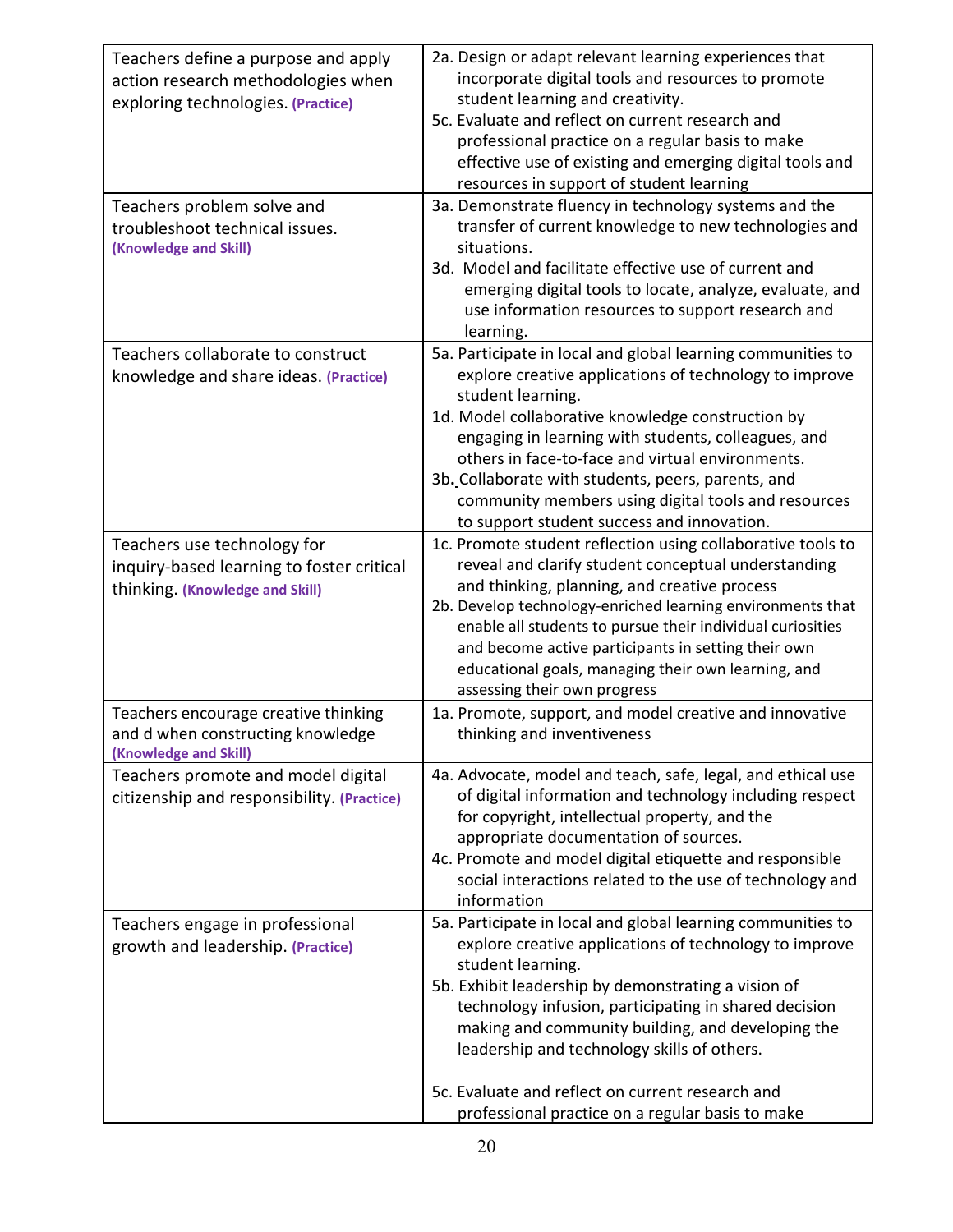|                                                                         | effective use of existing and emerging digital tools and<br>resources in support of student learning.<br>5d. Contribute to the effectiveness, vitality, and<br>self-renewal of the teaching profession and of their<br>school and community.                                          |
|-------------------------------------------------------------------------|---------------------------------------------------------------------------------------------------------------------------------------------------------------------------------------------------------------------------------------------------------------------------------------|
| <b>Observable Student Behaviors</b>                                     | <b>ISTE Standard</b>                                                                                                                                                                                                                                                                  |
| Students demonstrate creativity and<br>innovation using technology.     | 1a. Apply existing knowledge to generate new ideas,<br>products, or processes<br>1b. Create original works as a means of personal or group<br>expression<br>1c. Use models and simulations to explore complex<br>systems and issues<br>1d. Identify trends and forecast possibilities |
| Students conduct research and gather<br>information using technology.   | 3b. Locate, organize, analyze, evaluate, synthesize, and<br>ethically use information from a variety of sources and<br>media                                                                                                                                                          |
| Students engage in inquiry, project,<br>and problem-based learning.     | 4a. Identify and define authentic problems and significant<br>questions for investigation<br>4b. Plan and manage activities to develop a solution or<br>complete a project                                                                                                            |
| Students model digital citizenship and<br>the proper use of technology. | 5a. Advocate and practice safe, legal, and responsible use<br>of information and technology                                                                                                                                                                                           |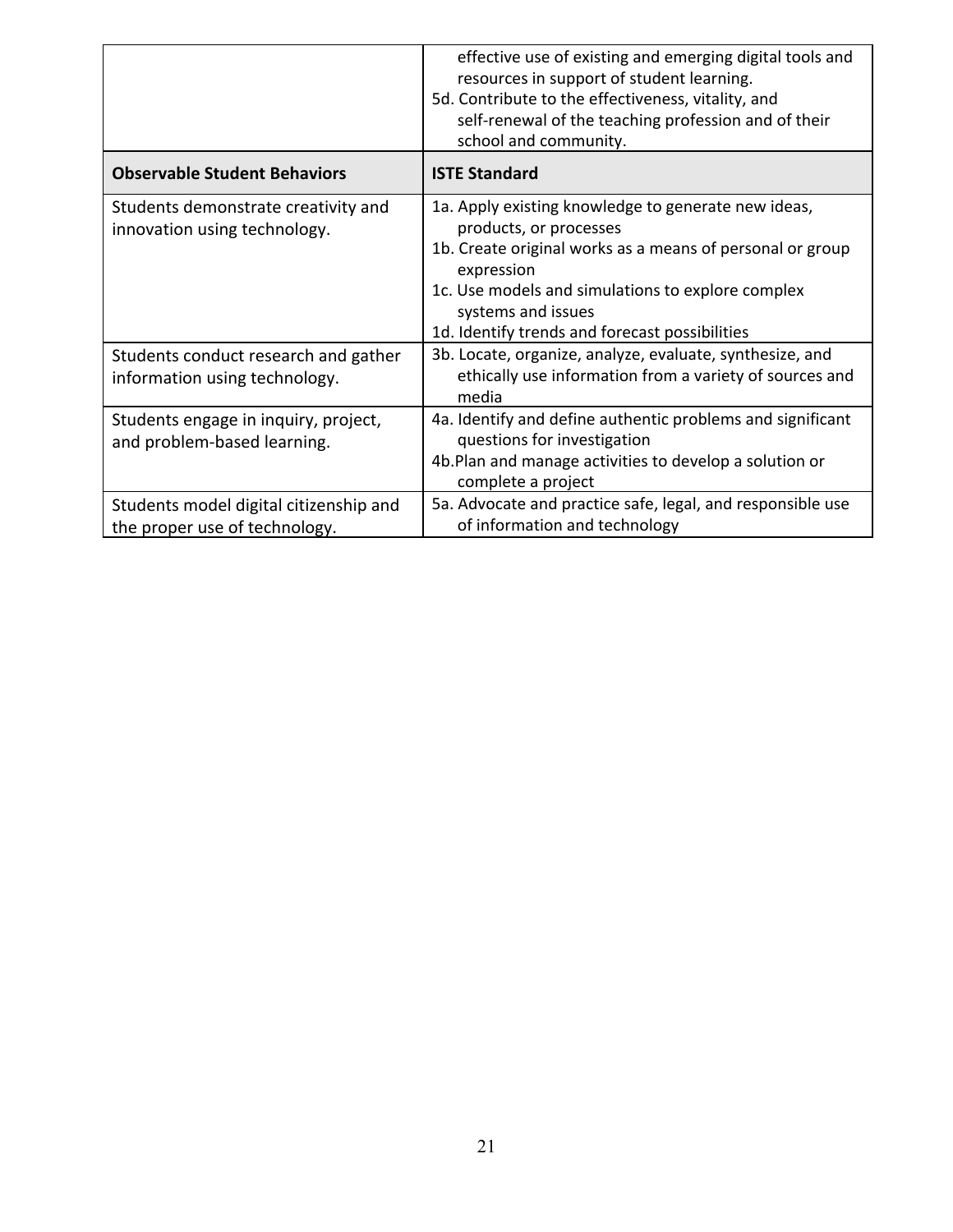Electronic resources and tools must be readily available to support contemporary teaching and learning environment.

#### **Purpose:**

As the widespread use of the Internet has informed and connected people, the availability of electronic resources will support the collaborative component of teaching and learning. Electronic resources must be readily available for all learners to access the increasing wealth of on-demand information. Also, technology tools for the creation of electronic resources must be readily available for all learners. Creating and sharing resources fosters a collaborative learning environment.

### **Observable Teacher Behaviors:**

- $\triangleright$  Teachers regularly access, create, and manage digital resources for teaching and learning.
- $\triangleright$  Teachers participate in a collaborative environment with colleagues across the District, county, state, nation, etc.
- $\triangleright$  Teachers increasingly rely on digital resources to support planning, instruction, professional development, and curriculum design.

### **Observable Student Behaviors:**

- ➢ Students access electronic resources for information and research at anytime, from anywhere.
- $\triangleright$  Students store and retrieve the information they have gathered while researching (e.g. cloud, network, or digital locker storage).
- $\triangleright$  Students access and interact with digital books, textbooks, and class resources (provided by the District and/or created by learners).
- $\triangleright$  Students use digital tools to build electronic knowledge bases that are accessible at any time, from anywhere.

### **Action Steps and Timeline:**

- ➢ Provide and support published and/or intra-District created electronic resources (ongoing).
- ➢ Provide and support digital books, textbooks, and resources (ongoing).
- $\triangleright$  Provide and support electronic tools for the creation of electronic resources (ongoing).

# **Considerations: Teachers**

- Provide defined learning in the areas of creation and management of digital resources.
- How does the district define, facilitate, and encourage collaboration to develop shared resources?
- Teachers will need a variety of 21st century resources (hardware/software/digital) and training supported by the district.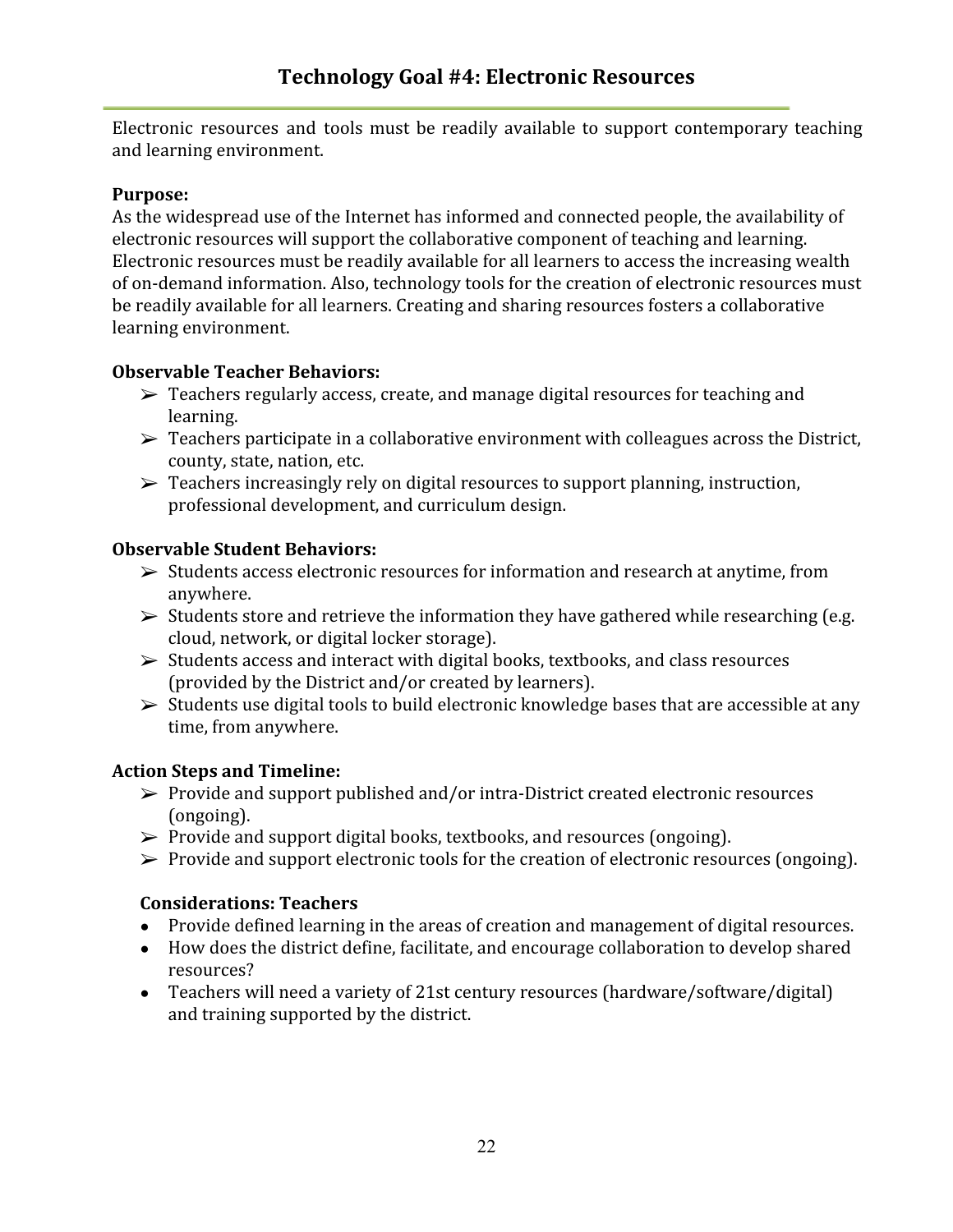### **Considerations: Students**

- Provide an organized way of accessing information and resources for all students.
- How can we bridge the gap between student-used programs and methods to submit to the teacher or access in school to minimize loss of information and time?
	- o Do we have to "force" students to comply to the Google platform (vs. apple) because that is what technology/teachers can access (does this take away the opportunity to select and be innovative)
	- o Students will need to troubleshoot whose responsibility is it?
- How do we assure that the materials (textbooks) being accessed are available at differentiated levels while still allowing for students to interact in the same course/program?
- Students need to be educated on the ethical aspect of using electronic resources.

### **Resources**:

- $\triangleright$  Subscription-based databases.
- $\triangleright$  Electronic books, textbooks, and resources specific to grade-levels and content areas.
- $\triangleright$  Video sharing site (e.g. You Tube).
- ➢ Atlas Rubicon (i.e. an online collaborative curriculum database).
- $\triangleright$  Tools allowing for the creation and publication of resources (e.g. Moodle, Wikis).

### **Exemplars/Evidence of Positive Impact on Student Achievement:**

- ➢ Student performance on assessments, student reflection on using digital resources, and anytime, anywhere access.
- ➢ Student produced work.

### **Evaluation:**

- $\triangleright$  Gathering feedback on availability, ease of use, and impact on student achievement.
- $\triangleright$  Monitoring level of tools used in the creating of resources.

| <b>Observable Teacher Behavior</b>                                                                                         | <b>ISTE Standard</b>                                                                                                                                                                                                                                                                                                                                                                                                                                                                                                                                                                                        |
|----------------------------------------------------------------------------------------------------------------------------|-------------------------------------------------------------------------------------------------------------------------------------------------------------------------------------------------------------------------------------------------------------------------------------------------------------------------------------------------------------------------------------------------------------------------------------------------------------------------------------------------------------------------------------------------------------------------------------------------------------|
| Teachers regularly access, create, and<br>manage digital resources for teaching<br>and learning.                           | 2a. Design or adapt relevant learning experiences that<br>incorporate digital tools and resources to promote<br>student learning and creativity.<br>2b. Develop technology-enriched learning environments<br>that enable all students to pursue their individual<br>curiosities and become active participants in setting<br>their own educational goals, managing their own<br>learning, and assessing their own progress.<br>2c. Customize and personalize learning activities to<br>address students' diverse learning style, working<br>strategies, and abilities using digital tools and<br>resources. |
| Teachers participate in a collaborative<br>environment with colleagues across<br>the District, county, state, nation, etc. | 1d. Model collaborative knowledge construction by<br>engaging in learning with students, colleagues, and<br>others in face-to-face and virtual environments<br>5a. Participate in local and global learning communities<br>to explore creative application of technology to<br>improve student learning.                                                                                                                                                                                                                                                                                                    |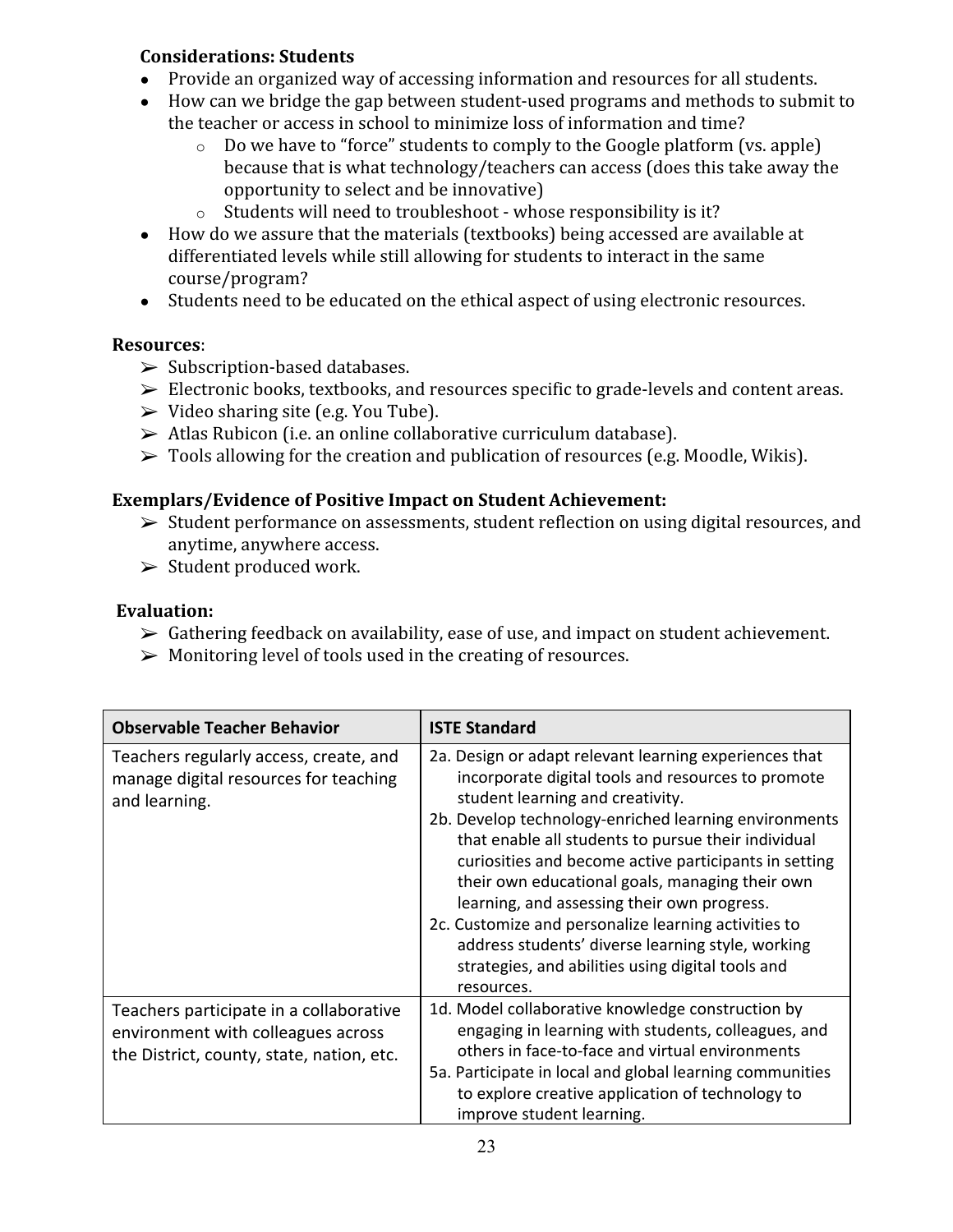|                                                                                                                                                 | 5b. Contribute to the effectiveness, vitality, and<br>self-renewal of the teaching profession and of their<br>school and community                                                                                                                                                                                |
|-------------------------------------------------------------------------------------------------------------------------------------------------|-------------------------------------------------------------------------------------------------------------------------------------------------------------------------------------------------------------------------------------------------------------------------------------------------------------------|
| Teachers increasingly rely on digital<br>resources to support planning,<br>instruction, professional development,<br>and curriculum design      | 2a. Design or adapt relevant learning experiences that<br>incorporate digital tools and resources to promote<br>student learning and creativity<br>3b. Collaborate with students, peers, parents, and<br>community members using digital tools and<br>resources to support student success and innovation         |
| <b>Observable Student Behaviors</b>                                                                                                             | <b>ISTE Standard</b>                                                                                                                                                                                                                                                                                              |
| Students access electronic resources<br>for information and research at any<br>time, from anywhere.                                             | 3c. Evaluate and select information sources and digital<br>tools based on the appropriateness to specific tasks<br>6b. Select and use applications effectively and<br>productively                                                                                                                                |
| Students store and retrieve the<br>information they have gathered while<br>researching (e.g. cloud, network, or<br>digital locker storage).     | 6a. Understand and use technology systems<br>6b. Select and use applications effectively and<br>productively<br>6c. Troubleshoot systems and applications                                                                                                                                                         |
| Students access and interact with<br>digital books, textbooks, and class<br>resources (provided by the District<br>and/or created by learners). | 2a. Interact, collaborate, and publish with peers,<br>experts, or others employing a variety of digital<br>environments and media.<br>3b. Locate, organize, analyze, evaluate, synthesize, and<br>ethically use information from a variety of sources<br>and media.<br>6a. Understand and use technology systems  |
| Students use digital tools to build<br>electronic knowledge bases that are<br>accessible at anytime, from<br>anywhere.                          | 3b. Locate, organize, analyze, evaluate, synthesize and<br>ethically use information from a variety of sources<br>and media<br>3c. Evaluate and select information sources and digital<br>tools based on the appropriateness to specific tasks<br>6b. Select and use applications effectively and<br>productively |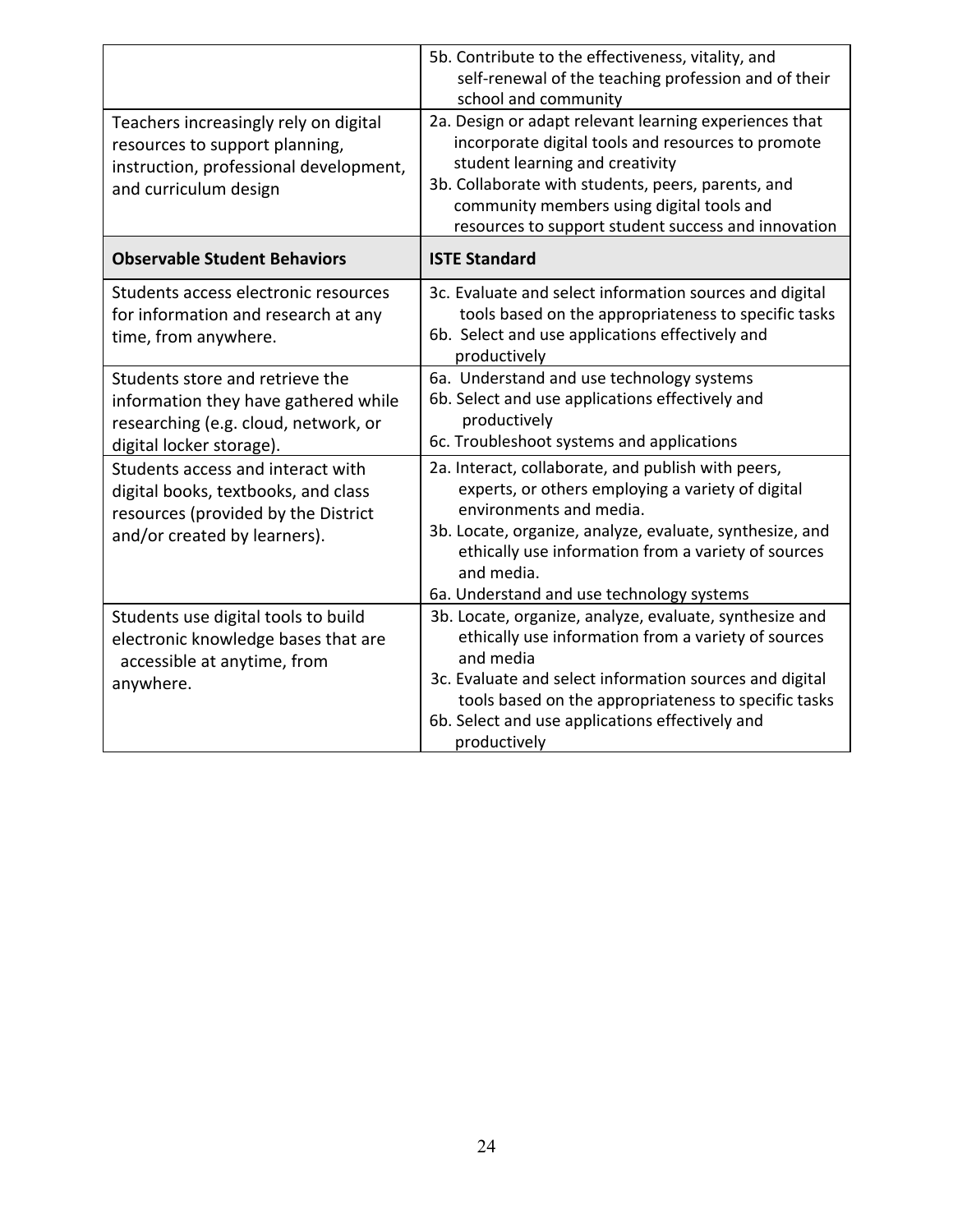The International Society for Technology in Education National Educational Technology Standards (ISTE NETS) and the New York State Educational Technology Standards will be integrated into all K-12 curricula. Instructional stakeholders will contribute to developing and updating technology-integrated curriculum maps and resources. Teachers will regularly integrate technology as defined within their respective curriculum.

### **Purpose**:

- $\triangleright$  To provide students, parents, and teachers with clearly defined learning goals in grade level and content area curricula.
- $\triangleright$  To promote and support contributions to curriculum due to the ongoing growth and emergence of viable technologies.
- ➢ To efficiently and effectively support teachers in integrating technology by focusing on common learning goals.

### **Observable Teacher Behaviors:**

- $\triangleright$  Teachers contribute to their respective curriculum maps to maintain technology integration relevancy.
- $\triangleright$  Teachers use technological resources and tools to provide effective instruction.
- ➢ Teachers' instruction demonstrates best pedagogical practices related to technology integration.
- $\triangleright$  Teachers integrate content, pedagogy, and technology into their instructional design
- $\triangleright$  Teachers model the use of appropriate technology for a specified task or problem.
- $\triangleright$  Teachers share and collaborate with colleagues to improve technology integration and teaching and learning.

### **Observable Student Behaviors:**

- $\triangleright$  Students articulate the instructional purpose of using technology in learning (i.e. as opposed to the common idea of technology being a novelty or means for entertainment).
- $\triangleright$  Students use technology in productive ways to improve learning.

# **Action Steps and Timeline:**

# **District**

- Support professional development so all technology goals can be met.
- Ensure the availability and accessibility of technological tools.
- Acquire instructional resources that encompass instructional technology needs of students and teachers.
- Provide training for teachers to access and contribute to digital curriculum resources.
- Develop and/or revise curriculum maps for all grade level and content areas to ensure common "road maps" for teaching and professional development purposes.

# **Building**

- Incorporate a technology component in their yearly goals.
- Reflect on lesson plans and instruction to ensure that instructional technology is integrated.
- Increase opportunities for STEM based curriculum and instruction.
- Develop technology based courses to enrich student programs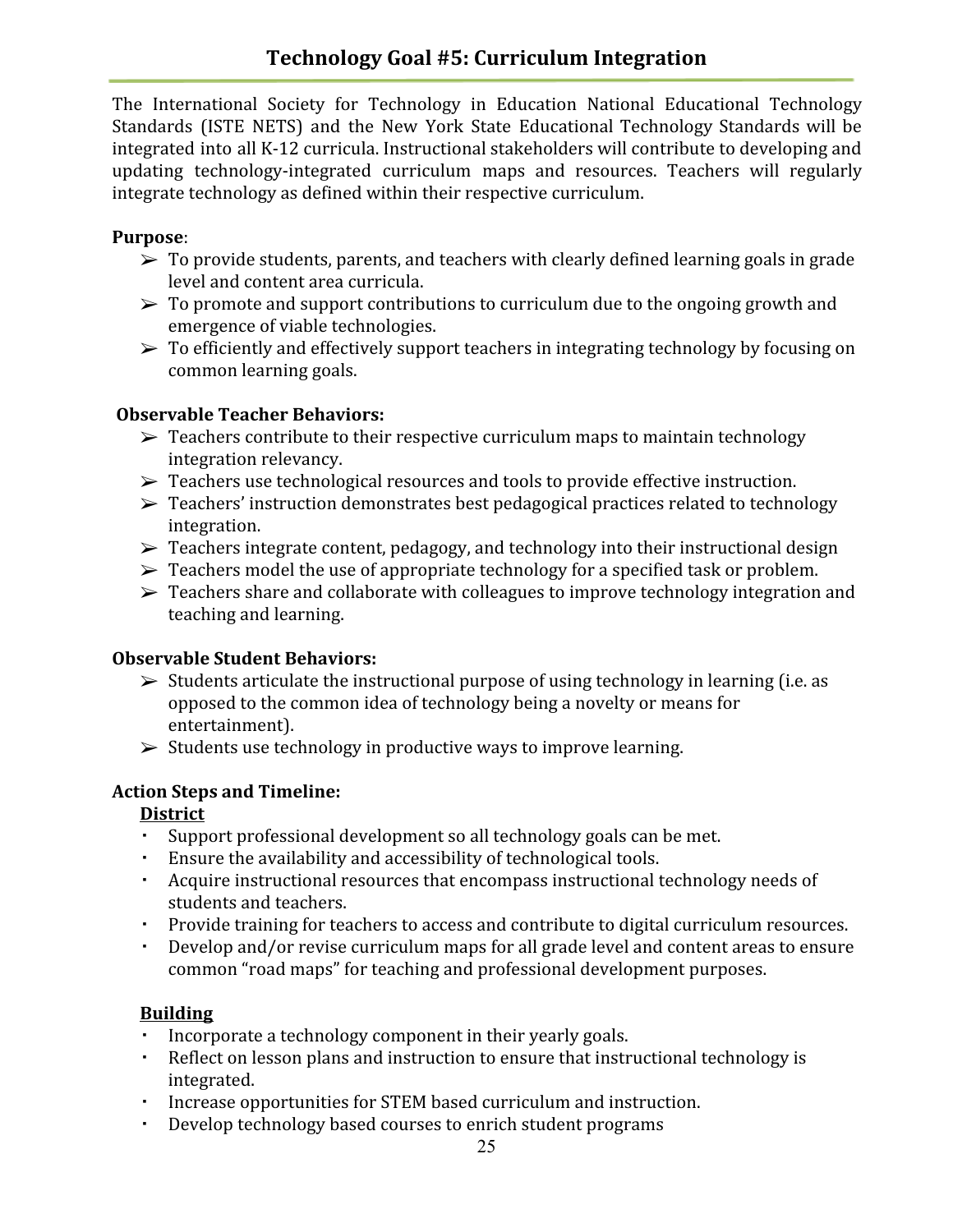## **Considerations: Teachers**

- Help for teachers with curriculum mapping incorporating a technology lens
- What do we mean by relevancy? Relevant to the students' lives? Relevant as it pertains to enhancing a lesson or area of curriculum? Relevant to larger world?
- What constitutes a technological resource? Can there be a list?
- As new technologies are developed and released, how are they shared? Who is responsible for imparting new technology knowledge? Department chairs? Team leaders? Administrators?
- Clarity of desired student outcomes for technology integration is important
- What is the value added by utilizing technology in any particular lesson?
- Not teach the tech skills, teach the content and use the technology
- What are appropriate content-specific technologies?
- How do teachers stay up-to-date and what is up-to-date?
- Teachers will need to know about emerging digital tools and how to use them
- Identify teachers who can model technology
- How, when, and where would the collaboration take place? Does it need to be specified?
- There can be a benefit in teachers learning how to collaborate in ways that are asynchronous and not always face-to-face
- How do we encourage new collaborations? Inter, intra grade level & departments?
- What are the expectations for sharing?
- Teachers need access to a variety of technological tools i.e. websites, headphones, recording devices, etc.
- Teachers need to be given the time to develop experiences for students and the understanding about technology that will give students the opportunity to develop the thinking skills that promote learning. How can we do that?
- Teachers need to be flexible in their curriculum in the way the content is taught

### **Considerations: Students**

- Students should understand why they are using an app--not random way to spend time.
- The instructional technologies in different subject areas can look very different (pedometers, probes, art & music technologies)
- Students need the freedom to explore technological opportunities and not be limited by the districts approved/prescribed technology in an artificial way.
- To improve learning, teachers need clearly articulated critical thinking goals; and students need to understand what they are in order to reproduce/model them.
- Students need to define the purpose of the technology they are using to pursue their learning;
- Inquiry based learning is essential to achieve the above.
- Students need to be flexible in the way the content is being taught and they need to be flexible thinkers overall

### **Resources:**

- $\triangleright$  Online repository for curriculum.
- $\triangleright$  Teacher access to digital resources, including training on how to access resources.
- ➢ Mandated time for teachers to review and collaborate on curriculum.
- $\triangleright$  Training and support for teacher-leaders in curriculum development.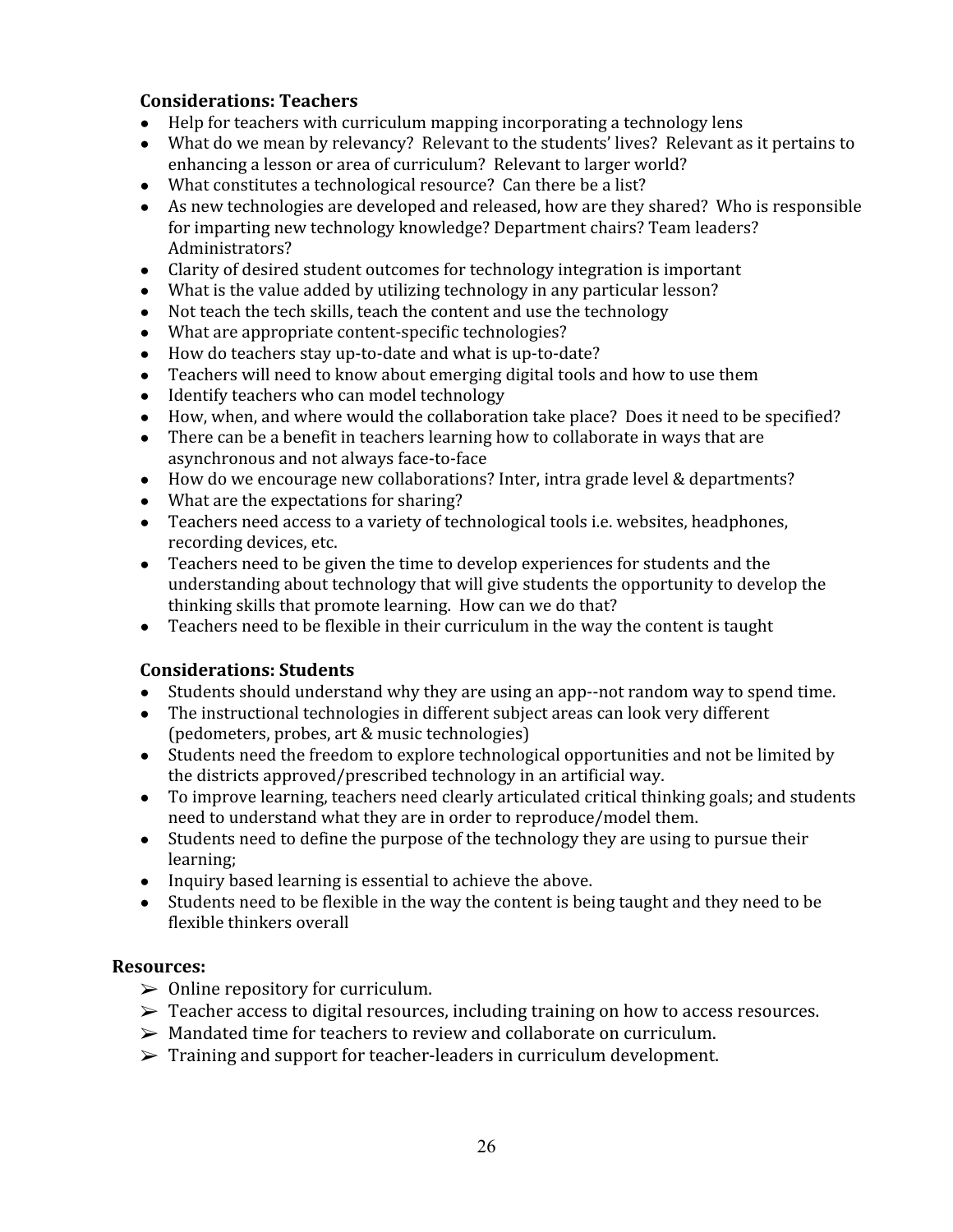## **Exemplars/Evidence of Positive Impact on Student Achievement:**

- $\triangleright$  The integration of relevant instructional technology is explicitly stated in curriculum maps.
- $\triangleright$  Students and teachers are using instructional technology within their teaching and learning.
- $\triangleright$  Curriculum will be updated on a frequent (ideally annual) basis and available electronically.
- $\triangleright$  Students will express their understanding of content through digital media.

### **Evaluation:**

- $\triangleright$  Review of curriculum maps.
- ➢ Teacher reflection on performance/goals (embedded within evaluation process).
- ➢ Meeting records from curriculum development/review sessions.
- $\triangleright$  Student reporting on integration of curriculum within classroom.

| <b>Observable Teacher Behavior</b>                                                                          | <b>ISTE Standard</b>                                                                                                                                                                                                                                                                                                                                                                                                         |
|-------------------------------------------------------------------------------------------------------------|------------------------------------------------------------------------------------------------------------------------------------------------------------------------------------------------------------------------------------------------------------------------------------------------------------------------------------------------------------------------------------------------------------------------------|
| Teachers contribute to their respective<br>curriculum maps to maintain technology<br>integration relevancy. | 2a. Design or adapt relevant experiences that<br>incorporate digital tools and resources to promote<br>student learning and creativity<br>5c. Evaluate and reflect on current research and<br>professional practice on a regular basis to make<br>effective use of existing and emerging digital tools<br>and resources in support of student learning                                                                       |
| Teachers use technological resources and<br>tools to provide effective instruction.                         | 2a. Design or adapt relevant learning experiences that<br>incorporate digital tools and resources to promote<br>student learning and creativity.<br>3a. Demonstrate fluency in technology systems and<br>the transfer of current knowledge to new<br>technologies and situations.                                                                                                                                            |
| Teachers' instruction demonstrates best<br>pedagogical practices related to<br>technology integration.      | 1b. Students in exploring real-world issues and solving<br>authentic problems using digital tools and<br>resources<br>5c. Evaluate and reflect on current research and<br>professional practice on a regular basis to make<br>effective use of existing and emerging digital<br>tools and resources in support of student<br>learning                                                                                        |
| Teachers integrate content, pedagogy, and<br>technology into their instructional design.                    | 2a. Design or adapt relevant learning experiences that<br>incorporate digital tools and resources to promote<br>student learning and creativity<br>2b. Develop technology-enriched learning<br>environments that enable all students to pursue<br>their individual curiosities and become active<br>participants in setting their own educational goals,<br>managing their own learning, and assessing their<br>own progress |
| Teachers model the use of appropriate<br>technology for a specified task or problem.                        | 3d. Model and facilitate effective use of current and<br>emerging digital tools to locate, analyze, evaluate,                                                                                                                                                                                                                                                                                                                |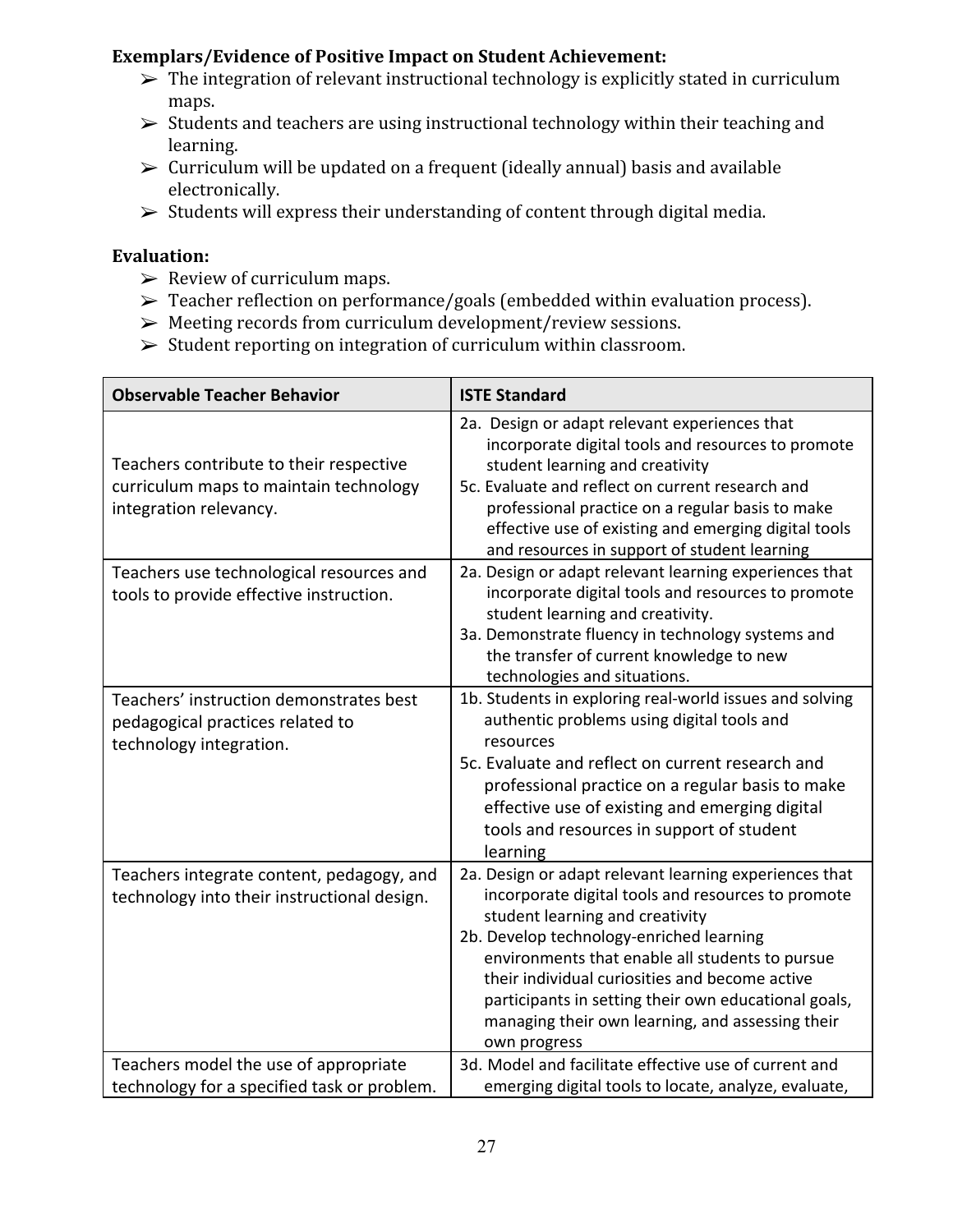|                                                                                                                                                                                          | and use information resources to support research<br>and learning<br>5c. Evaluate and reflect on current research and<br>professional practice on a regular basis to make<br>effective use of existing and emerging digital tools<br>and resources in support of student learning                                                            |
|------------------------------------------------------------------------------------------------------------------------------------------------------------------------------------------|----------------------------------------------------------------------------------------------------------------------------------------------------------------------------------------------------------------------------------------------------------------------------------------------------------------------------------------------|
| Teachers share and collaborate with<br>colleagues to improve technology<br>integration and teaching and learning.                                                                        | 5a. Participate in local and global learning communities<br>to explore creative applications of technology to<br>improve student learning.<br>5c. Evaluate and reflect on current research and<br>professional practice on a regular basis to make<br>effective use of existing and emerging digital tools<br>in support of student learning |
| <b>Observable Student Behaviors</b>                                                                                                                                                      | <b>ISTE Standard</b>                                                                                                                                                                                                                                                                                                                         |
| Students articulate the instructional<br>purpose of using technology in learning<br>(i.e. as opposed to the common idea of<br>technology being a novelty or means for<br>entertainment). | 1a. Apply existing knowledge to generate new ideas,<br>products, or process<br>4b. Plan and manage activities to develop a solution or<br>complete a project                                                                                                                                                                                 |
| Students use technology in productive<br>ways to improve learning                                                                                                                        | 1a. Apply existing knowledge to generate new ideas,<br>products, or processes<br>1d.Identify trends and forecast possibilities<br>4a. Identify and define authentic problems and                                                                                                                                                             |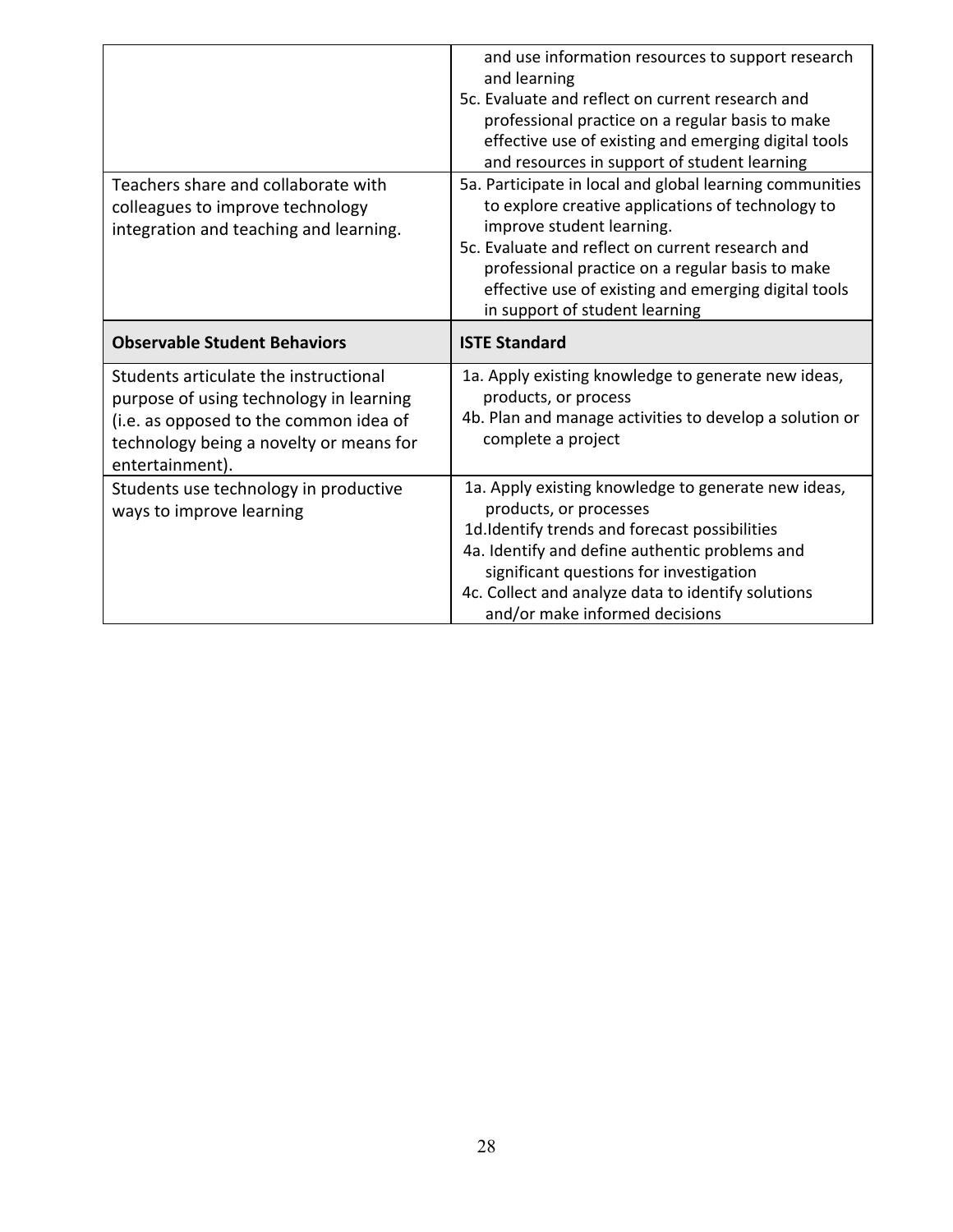Innovation in the best practices of technology integration will be supported and encouraged.

### **Purpose:**

Support and encourage innovative practices of technology integration and exploration:

- $\triangleright$  Improving instructional practices.
- $\triangleright$  Continually expanding opportunities for students.
- $\triangleright$  Collegial learning across the District.
- $\triangleright$  Creating opportunities for action research.
- $\triangleright$  Providing student-driven learning experiences.

### **Observable Teacher Behaviors:**

- $\triangleright$  Teachers explore and pioneer approaches, tools and methods to improve teaching and learning.
- ➢ Teachers' instructional design includes technology and reflects expectations of the dispositions and habits of mind necessary to support innovation.
- $\triangleright$  Teachers provide students with choice and opportunities to construct their own knowledge.
- ➢ Teachers engage in learning and action research around new technologies and share and reflect on "successes and failures" with colleagues.

### **Observable Student Behavior:**

- $\triangleright$  Students seek out new methods of critical thinking and expression of learning.
- $\triangleright$  Students contribute to the exploration, pioneering, and sharing of new approaches, tools, and methods for learning.
- $\triangleright$  Students participate in the collective inquiry and sharing of knowledge
- $\triangleright$  Students engage in action research using a variety of technologies.

# **Action Steps and Timeline:**

- $\triangleright$  Develop an approach for the ongoing support of innovative practices through identified budget resources.
- $\triangleright$  Develop and support a network for innovative practices to be cataloged and shared.
- $\triangleright$  Provide a formal learning and sharing opportunity.

# **Considerations: Teachers**

- How do we educate ourselves about what resources are available to educators?
- How do we prepare to build capacity with new and emerging tools?
- How do we measure exploration?
- If we believe that there is important growth and learning in "failure"/struggle then, If we fail is it still an effective use of digital tools and resources?
	- o What are we failing at?
	- o What do we define as effective use?
- Develop the structure to provide the time and opportunity for educators to be reflective on process
- Where in our curriculum designs/units do we already incorporate innovations?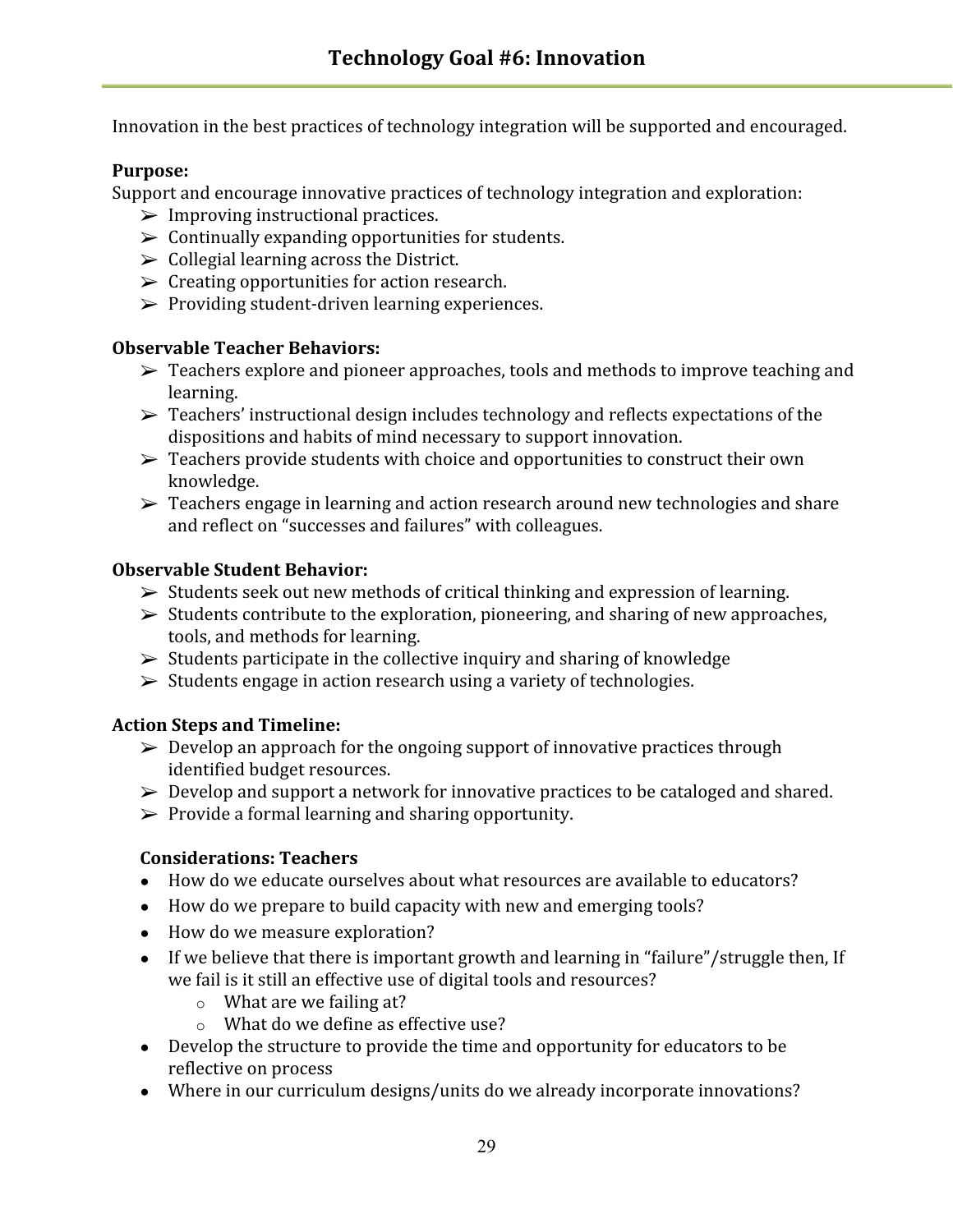- How do we connect our current curriculum and the CCLS to allow students to explore their own individual curiosities?
- What value do we place on common learning experiences?
- Action Research needs to be defined

# **Considerations: Students**

- Students demonstrate understanding of multiple perspectives so that they can investigate appropriate sources and resources to help them expand/deepen their thinking.
- How do we ensure student access to a wider range of hardware, digital sources/resources?
- Students need a way to access others' knowledge and share their own, and synthesize this knowledge and apply it in new ways.
- Students need a venue in which they can share their approaches, tools, and methods for learning.
- How do students gain confidence in exploring, pioneering, and sharing? How do students learn to feel comfortable with failure?
- Teachers will need to foster students' independence and interdependence to choose and follow a path of inquiry and share their journey with others.

### **Resources**:

- $\triangleright$  Per pupil or per staff member allocation of funds (may be allocated to grade levels, departments, or buildings) for piloting emerging technologies and/or attending conferences.
- $\triangleright$  District level support for developing innovative practices.

# **Exemplars/Evidence of Positive Impact on Student Achievement:**

- $\triangleright$  Teaching is enhanced through the integration of innovative practices.
- $\triangleright$  Student engagement correlates to an increase in academic achievement.
- $\triangleright$  Teachers and students are empowered to apply technology in innovative ways to solve problems.
- $\triangleright$  Growth will be seen across the year in new, unpredictable ways.
- $\triangleright$  Learning and growth will happen in ways that they had not previously.
- $\triangleright$  This growth could be, and not limited to, students learning, teaching techniques, devices, culture, collaboration, PLC/T productivity, sharing, and wider integration of resources and methods that support student success.

# **Evaluation:**

Innovative practices will be evaluated for the impact on enhancing instruction, engaging students, and empowering students to take pride of ownership in learning.

| <b>Observable Teacher Behavior</b>                                                              | <b>ISTE Standard</b>                                                                                                                                                                                                               |
|-------------------------------------------------------------------------------------------------|------------------------------------------------------------------------------------------------------------------------------------------------------------------------------------------------------------------------------------|
| Teachers explore and pioneer approaches, tools<br>and methods to improve teaching and learning. | 1a. Promote, support, and model creative and<br>innovative thinking and inventiveness<br>5a. Participate in local and global learning<br>communities to explore creative applications<br>of technology to improve student learning |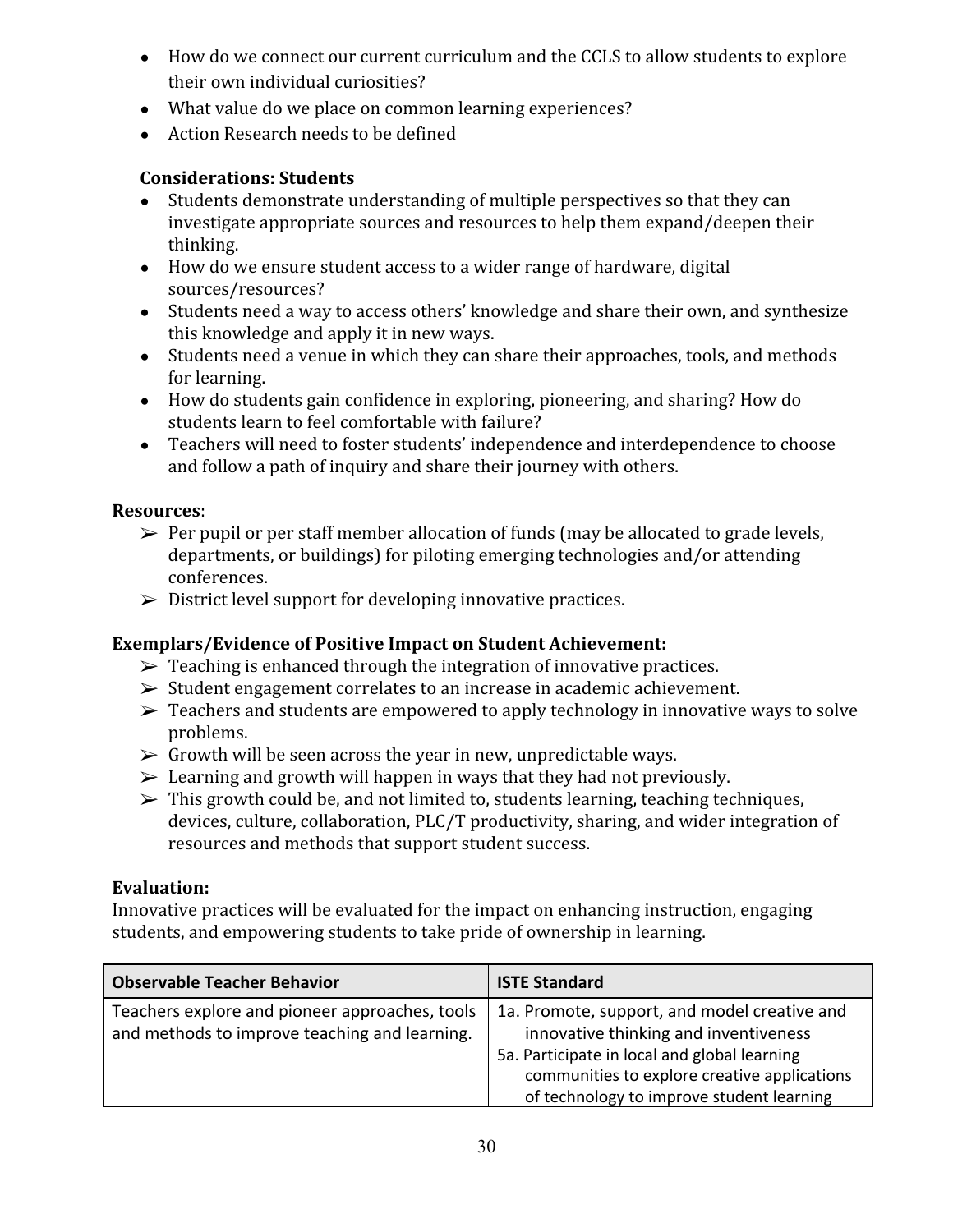|                                                                                                                                                                                                   | 5c. Evaluate and reflect on current research and<br>professional practice on a regular basis to<br>make effective use of existing and emerging<br>digital tools and resources in support of<br>student learning                                                                                                                                                                                                                                                                                                                                                                                           |
|---------------------------------------------------------------------------------------------------------------------------------------------------------------------------------------------------|-----------------------------------------------------------------------------------------------------------------------------------------------------------------------------------------------------------------------------------------------------------------------------------------------------------------------------------------------------------------------------------------------------------------------------------------------------------------------------------------------------------------------------------------------------------------------------------------------------------|
| Teachers' instructional design includes<br>technology and reflects expectations of the<br>dispositions and habits of mind necessary to<br>support innovation                                      | 2a. Design or adapt relevant learning experiences<br>that incorporate digital tools and resources to<br>promote students learning and creativity<br>2b. Develop technology-enriched learning<br>environments that enable all students to<br>pursue their individual curiosities and become<br>active participants in setting their own<br>learning, and assessing their own progress.<br>5c. Evaluate and reflect on current research and<br>professional practice on a regular basis to<br>make effective use of existing and emerging<br>digital tools and resources in support of<br>student learning. |
| Teachers provide students with choice and<br>opportunities to construct their own knowledge<br>(may not be part of observable teacher<br>behavior)                                                | 2c. Customize and personalize learning activities<br>to address students' diverse learning styles,<br>working strategies, and abilities using digital<br>tools and resources.                                                                                                                                                                                                                                                                                                                                                                                                                             |
| Teachers engage in learning and action research<br>around new technologies and share and reflect<br>on "successes and failures" with colleagues.<br>Learn<br>DATA<br>Reflect<br>Plan<br>Implement | 5a. Participate in local and global learning<br>communities to explore creative applications<br>of technology to improve student learning<br>5b. Contribute to the effectiveness, vitality, and<br>self-renewal of the teaching profession and of<br>their school and community<br>5c. Evaluate and reflect on current research and<br>professional practice on a regular basis to<br>make effective use of existing and emerging<br>digital tools and resources in support of<br>student learning<br>5d. Contribute to the effectiveness, vitality, and<br>self-renewal of the teaching                  |
| <b>Observable Student Behaviors</b>                                                                                                                                                               | <b>ISTE Standard</b>                                                                                                                                                                                                                                                                                                                                                                                                                                                                                                                                                                                      |
| Students seek out new methods of critical<br>thinking and expression of learning.                                                                                                                 | 4b. Use multiple processes and diverse<br>perspectives to explore alternative solutions.<br>6d. Transfer current knowledge to learning of<br>new technologies.                                                                                                                                                                                                                                                                                                                                                                                                                                            |
| Students contribute to the exploration,<br>pioneering, and sharing of new approaches,<br>tools, and methods for learning.                                                                         | 1a. Apply existing knowledge to generate new<br>ideas, products, or processes<br>2a. Interact, collaborate, and publish with peers,<br>experts, or others employing a variety of<br>digital environments and media                                                                                                                                                                                                                                                                                                                                                                                        |
| Students participate in the collective<br>inquiry/action research and sharing of knowledge.                                                                                                       | 4d. Use multiple processes and diverse<br>perspectives to explore alternative solutions.                                                                                                                                                                                                                                                                                                                                                                                                                                                                                                                  |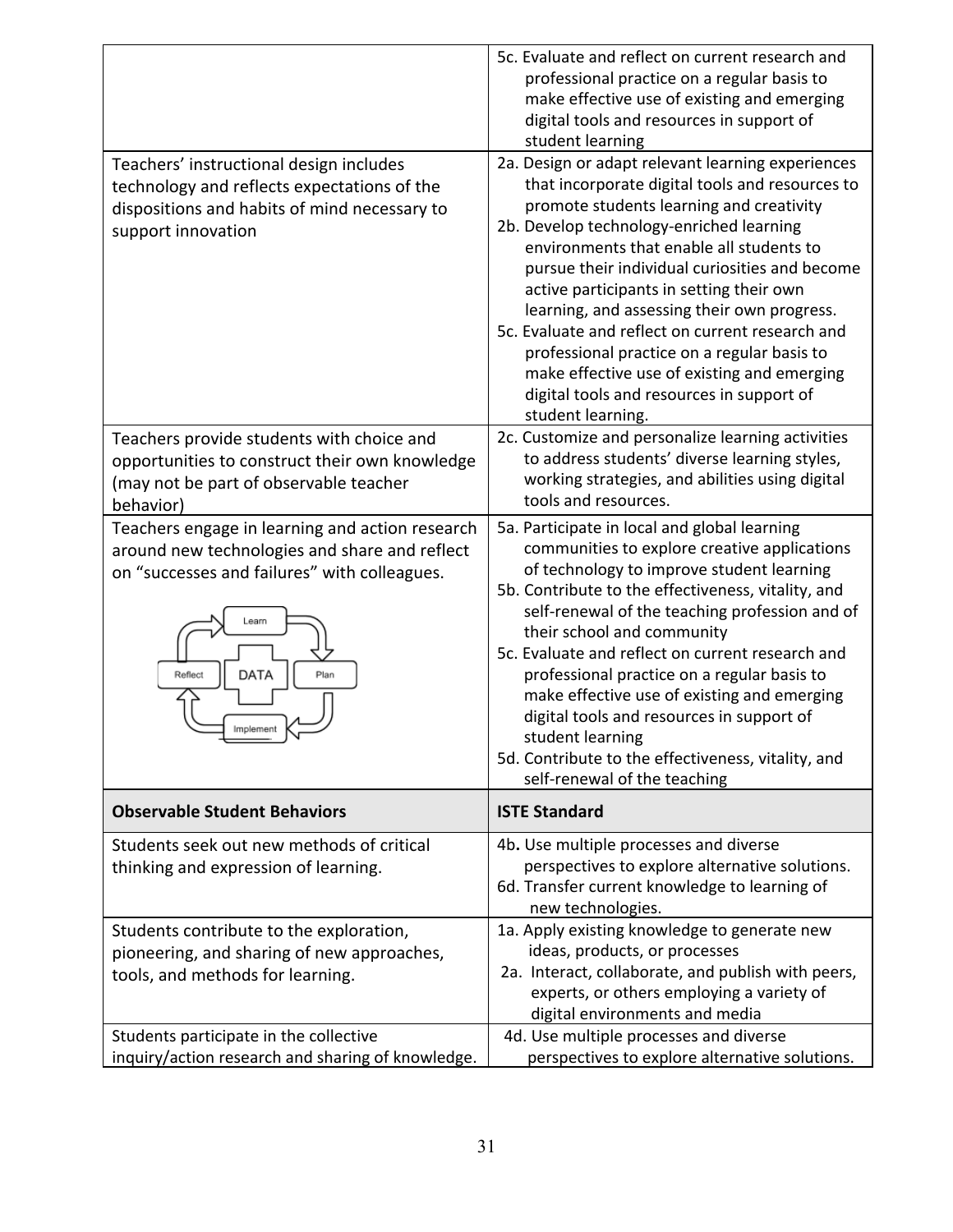Teachers and students will use technology to promote engagement in the global society. Global citizenship will be an underlying focus throughout all curriculum areas in an effort to prepare students for engaged living in a culturally diverse and rapidly changing world.

# **Purpose:**

Enabling young people to participate in shaping a better-shared future for the world is at the heart of global education. An emphasis on the unity and interdependence of human society can support the development of a sense of self and appreciation of cultural diversity. Technology can facilitate the opportunities for teachers and students to engage across continents and with people of all cultures and backgrounds.

### **Observable Teacher Behaviors:**

- $\triangleright$  Teachers engage students in a wider view of the world, extending student learning about how the world works and facilitate a change in learning, thinking and teaching to broaden perspectives.
- $\triangleright$  Teachers design instruction that requires students to evaluate how the media allows the reader, the viewer or the listener to make up their own mind. In order to build knowledge instruction and questions
- $\triangleright$  Teachers provide opportunities for students to identify and explore the ways that individuals and communities increasingly depend on each other through the use of technology.

### **Observable Student Behaviors:**

- $\triangleright$  Students engage with differing media perspectives, to learn and develop understandings of underlying issues, assumptions and contexts presented through media.
- $\triangleright$  Students engage in a wider view of the world, extending student learning about how the world works and facilitate a change in learning, thinking and teaching through engagement with people within and beyond their own community.
- $\triangleright$  Students recognize and demonstrate ways to participate as a global citizen.
- $\triangleright$  Students are actively engaged in digital learning with individuals and members within and across communities, both global and local.
- $\triangleright$  Students are invested in their own learning, and in developing and presenting their own world view.

# **Action Steps and Timeline:**

- ➢ Create systems and structures that support engagement within and across communities and support an online engagement (e.g. web-cameras in all classrooms).
- $\triangleright$  Develop professional learning opportunities for teachers to develop collegial relationships with teachers beyond our local community.
- ➢ Provide student and community programs to create responsible digital citizens and to increase awareness of digitally risky behaviors.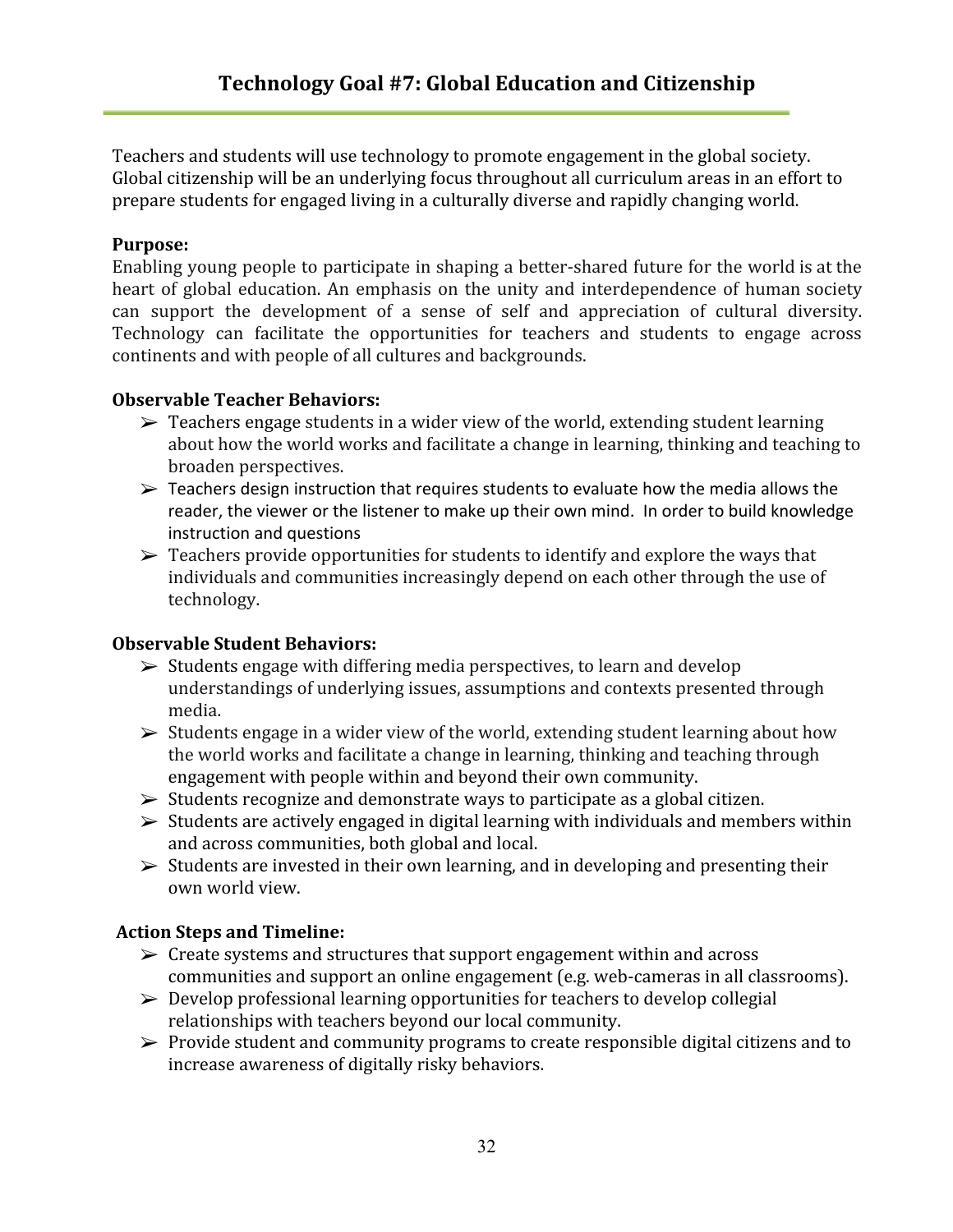## **Considerations: Teachers**

- Time to develop the lesson/unit  $w/$  other educators (here and abroad)
- Time zones when trying to communicate directly
- Teachers need to be prepared for the emergence of bias/push back
- Teachers need to be aware of their own bias
- Teachers providing a structure/establish norms when engaging students in collective problem solving
- Teachers need to know what contemporary tools and resources are available
- Teachers need to provide a balanced view of topics in an unbiased fashion
- Teachers will have the freedom to incorporate media that is appropriate and meaningful for their level
- Teachers need to have access to virtual environments and knowledge about how to locate virtual communities
- Teachers need to be familiar with current events
- Teachers engage students in exploring real-world issues
- There are websites such as Common Sense Media and Twiducate to build students' knowledge of Global Education and Citizenship
- Teachers explore organizations and resources that support real world issues- ex. Unicef
- Are there district protocols that need to be followed?
- Defining what it means to depend on one another-interdependency using technology
- What does this look like? How do we provide a model for teachers to support implementation? Identify classrooms or subject areas that are implementing this so we can create a model cohort and build out from there.

### **Considerations: Students**

- Need to explicitly teach students to critically engage with and analyze information.
	- o This happens in various forms across grade levels -- concentric circles of broadening perspective.
	- o Where do you (students & teachers) get information?
	- o Modeled you need to live it
	- o Need to name the dispositions
- Students and teachers actively seek out the "missing voice".
- How do these apply to content areas that don't traditionally deal in "world issues"?
- Students will be engaging in:
	- o Virtual classroom
	- o Skyping
	- o Remote collaboration
	- o Working within a cloud
	- o Communicating with experts
	- o Collaborating with classrooms or individuals in other places
	- o Flexible learning
- Dovetail with character education learning in the district.
- Students need to identify other points of view in the virtual environment.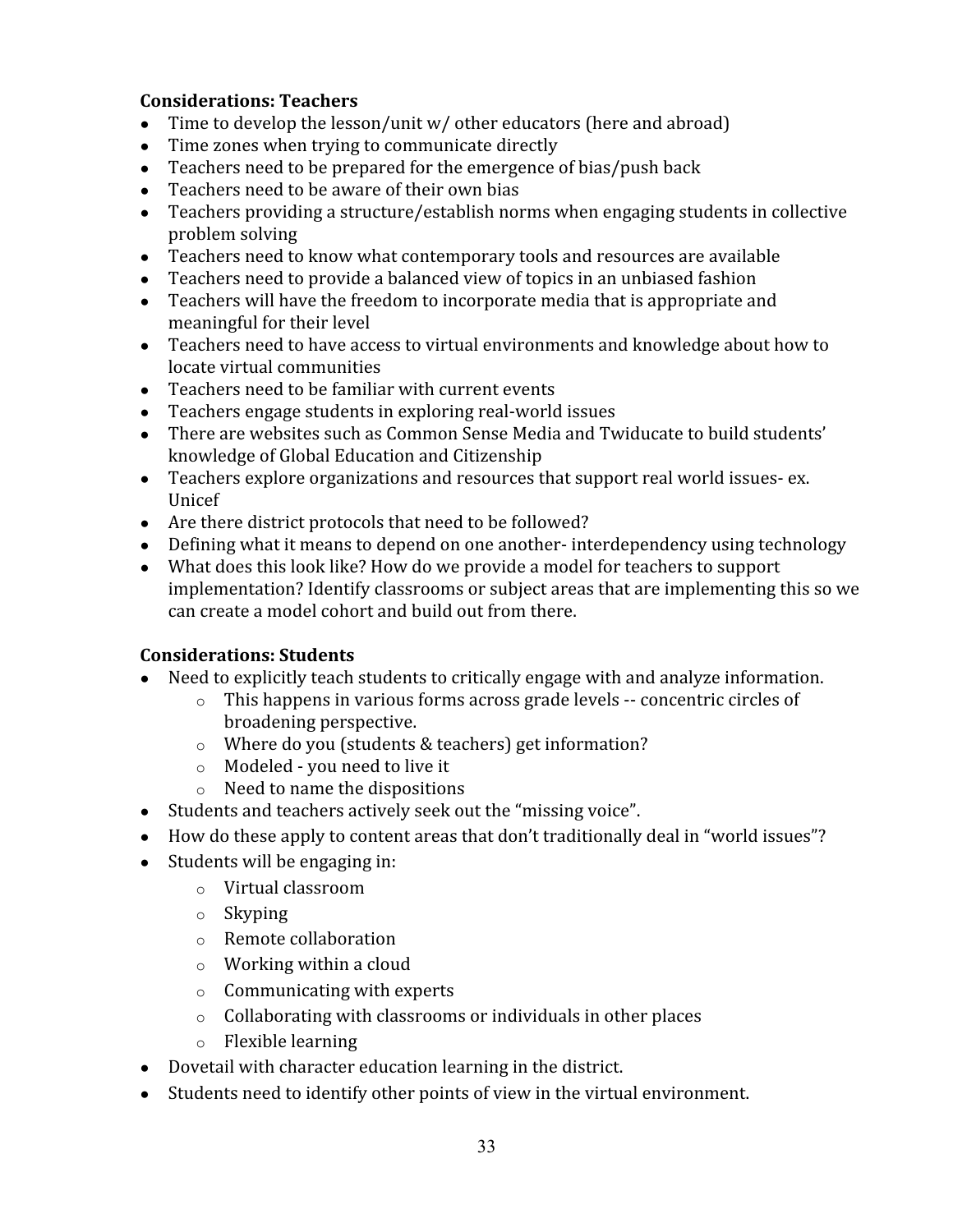- How do we ensure that topics and information are developmentally appropriate when we open up our classrooms to the world?
- What does it mean to be a global citizen? Need to engage in conversation about this; common understanding
- Teachers utilize students' personal experiences (inventory of students global experiences)- to help develop classroom experiences

### **Resources**:

- ➢ Technology to support web-based communications (i.e. Skype, webcams).
- $\triangleright$  Subscriptions to online classroom opportunities.

# **Exemplars/Evidence of Positive Impact on Student Achievement:**

- $\triangleright$  Increased knowledge demonstrated through student work reflecting global understanding and citizenship.
- $\triangleright$  Increased occurrences of students demonstrating open-mindedness leading to new thinking about the world and a predisposition to take action for change.

### **Evaluation:**

 $\triangleright$  Teacher and student feedback.

| <b>Observable Teacher Behavior</b>                                                                                                                                                                                      | <b>ISTE Standard</b>                                                                                                                                                                                                                                                                                                          |  |
|-------------------------------------------------------------------------------------------------------------------------------------------------------------------------------------------------------------------------|-------------------------------------------------------------------------------------------------------------------------------------------------------------------------------------------------------------------------------------------------------------------------------------------------------------------------------|--|
| Teachers engage students in a wider view of<br>the world, extending student learning about<br>how the world works and facilitate a change in<br>learning, thinking and teaching to broaden<br>perspectives.             | 4d. Develop and model cultural understanding<br>and global awareness by engaging with colleagues<br>and students of other cultures using digital age<br>communication with collaboration tools                                                                                                                                |  |
| Teachers design instruction that requires<br>students to evaluate how the media allows the<br>reader, the viewer or the listener to make up<br>their own mind. In order to build knowledge<br>instruction and questions | 1b. Engage students in exploring real-world issues<br>and solving authentic problems using digital<br>tools and resources<br>2a. Design or adapt relevant learning experiences<br>that incorporate digital tools and resources to<br>promote student learning and creativity.                                                 |  |
| Teachers provide opportunities for students to<br>identify and explore the ways that individuals<br>and communities increasingly depend on each<br>other through the use of technology                                  | 1b. Engage students in exploring real world issues<br>and solving authentic problems using digital<br>tools and resources<br>4d. Develop and model cultural understanding<br>and global awareness by engaging with<br>colleagues and students of other cultures<br>using digital age communication and<br>collaboration tools |  |
| <b>Observable Student Behaviors</b>                                                                                                                                                                                     | <b>ISTE Standard</b>                                                                                                                                                                                                                                                                                                          |  |
| Students engage with differing media<br>perspectives, to learn and develop<br>understandings of underlying issues,<br>assumptions and contexts presented through<br>media.                                              | 3b. Locate, organize, analyze, evaluate,<br>synthesize, and ethically use information from<br>a variety of sources and media.                                                                                                                                                                                                 |  |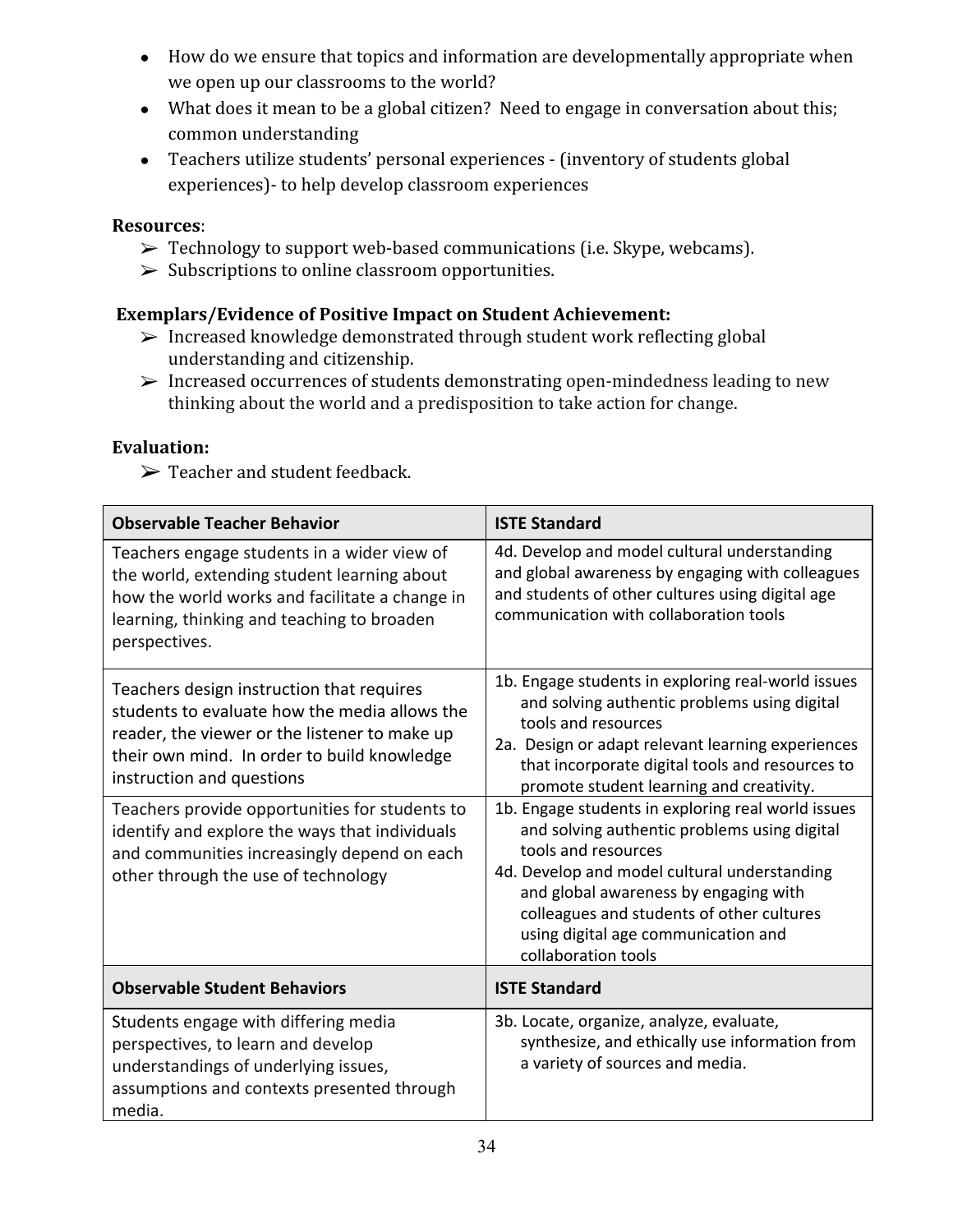|                                                                                                                                                                                                                                                    | 3c: Evaluate and select information sources and<br>digital tools based on the appropriateness to<br>specific tasks.                                                                                                                                                                    |
|----------------------------------------------------------------------------------------------------------------------------------------------------------------------------------------------------------------------------------------------------|----------------------------------------------------------------------------------------------------------------------------------------------------------------------------------------------------------------------------------------------------------------------------------------|
| Students engage in a wider view of the world,<br>extending student learning about how the<br>world works and facilitate a change in learning,<br>thinking and teaching through engagement<br>with people within and beyond their own<br>community. | 2b. Communicate information and ideas<br>effectively to multiple audiences using a<br>variety of media and formats<br>2C. Develop cultural understanding and global<br>awareness by engaging with learners of other<br>cultures                                                        |
| Students recognize and demonstrate ways to<br>participate as a global citizen.                                                                                                                                                                     | 2c.Develop cultural understanding and global<br>awareness by engaging with learners of other<br>cultures<br>5d. Exhibit leadership for digital citizenship.                                                                                                                            |
| Students are actively engaged in digital learning<br>with individuals and members within and<br>across communities, both global and local.                                                                                                         | 2c. Develop cultural understanding and global<br>awareness by engaging with learners of other<br>cultures<br>2d. Contribute to project teams to produce<br>original works or solve problems<br>4d. Use multiple processes and diverse<br>perspectives to explore alternative solutions |
| Students are invested in their own learning, and<br>in developing and presenting their own<br>worldview.                                                                                                                                           | 1b. Create original works as a means of personal<br>or group expression<br>5b. Exhibit a positive attitude toward using<br>technology that supports collaboration,<br>learning, and productivity<br>5c. Demonstrate personal responsibility for<br>lifelong learning                   |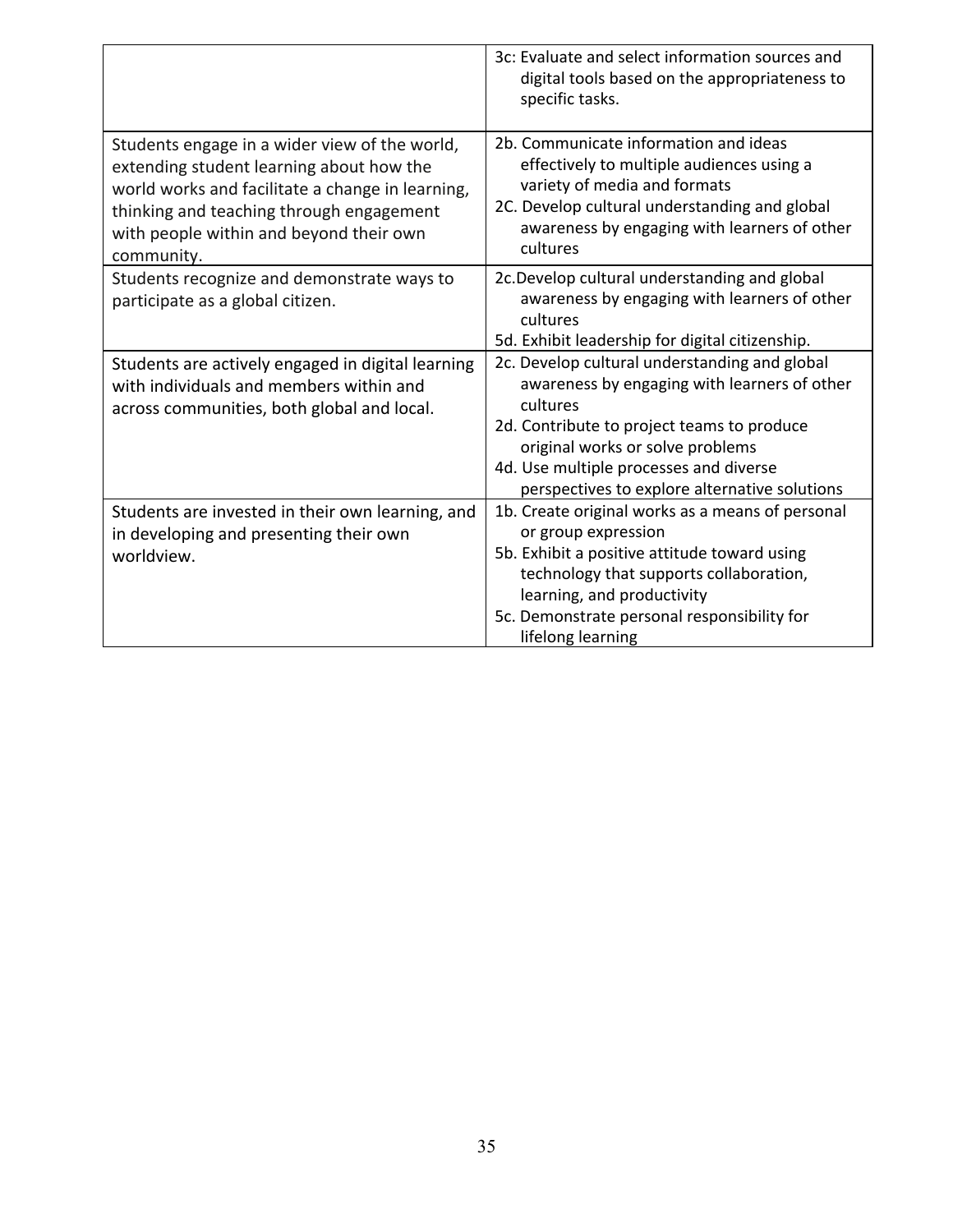**Thank you** to all the teachers and administrators who participated in our week long Technology Summit. It is through your good thinking and collective work that we have been able to develop our framework into a plan that defines how teaching and learning needs to be reflected in our classrooms if we are to reach our technology goals.

**Worth Noting**: Goal # 5 was combined with Goal #1 as a result of the thinking of the group that it is not its own goal, but rather a subset of Goal #1. Goal #2 has a strong focus on hardware and will be further developed through the work of the ETDT. Goal # 5 became Curriculum Integration and Goal # 6 Innovation

| <b>Technology Goal #1:</b>                         | <b>Technology Goal #2:</b>                                     | <b>Technology Goal #3:</b>         | <b>Technology Goal #4:</b>  |
|----------------------------------------------------|----------------------------------------------------------------|------------------------------------|-----------------------------|
| <b>Mobile Student Centered</b><br><b>Computing</b> | <b>Interactive</b><br><b>Multimedia Capable</b><br>Peripherals | Professional<br><b>Development</b> | <b>Electronic Resources</b> |
| Meg Benedetto                                      | Eli Byers                                                      | Kate Becker                        | Karen Acrish                |
| Karen Bodnar                                       | Diana T. Cassidy                                               | Joyce Chapnick                     | Danielle Almeida            |
| <b>Gwenn Carney</b>                                | Gwenn E. Carney                                                | Dave Cohen                         | Susan Buck                  |
| Mike Cerniglia                                     | Patsy Costabile                                                | <b>Allyson Daley</b>               | <b>Betty Carle</b>          |
| Jen DeLisi-Hall                                    | Stephen Digiovanni                                             | Stephen DiGiovanni                 | <b>Gwenn Carney</b>         |
| Alyssa Fisher                                      | Joann Molloy                                                   | Anita Ferreri                      | Dave Cohen                  |
| Lisa Gervasi                                       | <b>Marcus Oates</b>                                            | Helene Imber                       | Lauren Cutignola            |
| Amy Jones                                          | Jacqueline Richardson                                          | Merle Jackson                      | Jessica Doherty             |
| Carleen Julian                                     | Christina Rosenblatt                                           | Deanna Kahl                        | Kate Falcon                 |
| <b>Bernie Keating</b>                              | <b>Christine Rosner</b>                                        | Carol LaBella                      | Alyssa Fisher               |
| Marianne Kennedy                                   | Susan Wallace                                                  | Randy Lichtenwalner                | Janet Gillespie             |
| Deb Mariniello                                     | David Whitehead                                                | Crystal Miraglia                   | James Groven                |
| Christina Mitchell                                 | Nancy Woeckener                                                | <b>Artie McCormack</b>             | Carleen Julian              |
| Joann Molloy                                       |                                                                | Elizabeth Morgan                   | Danielle Lee                |
| <b>Scott Palermo</b>                               |                                                                | Luann Ricciardi                    | Liza Leite                  |
| <b>Christine Rosner</b>                            |                                                                | <b>Christine Rosner</b>            | Randy Lichtenwalner         |
| David Sottile                                      |                                                                | Nina Rossi                         | Ilija Markic                |
| Georgia Tasigiannis-James                          |                                                                | Rebeca Sampelayo                   | <b>Artie McCormack</b>      |
|                                                    |                                                                | Susan Wallace                      | Crystal Miraglia            |
|                                                    |                                                                | Diane Watkinson                    | Joann Molloy                |
|                                                    |                                                                | David Whitehead                    | Joanna Morabito             |
|                                                    |                                                                | Geri Winteroth                     | Cathy Patricola             |
|                                                    |                                                                |                                    | Linda Palumbo               |
|                                                    |                                                                |                                    | <b>Gregg Pernick</b>        |
|                                                    |                                                                |                                    | Jackie Richardson           |
|                                                    |                                                                |                                    | Christina Rosenblatt        |
|                                                    |                                                                |                                    | David Sottile               |

**Continued on Next Page . . .**